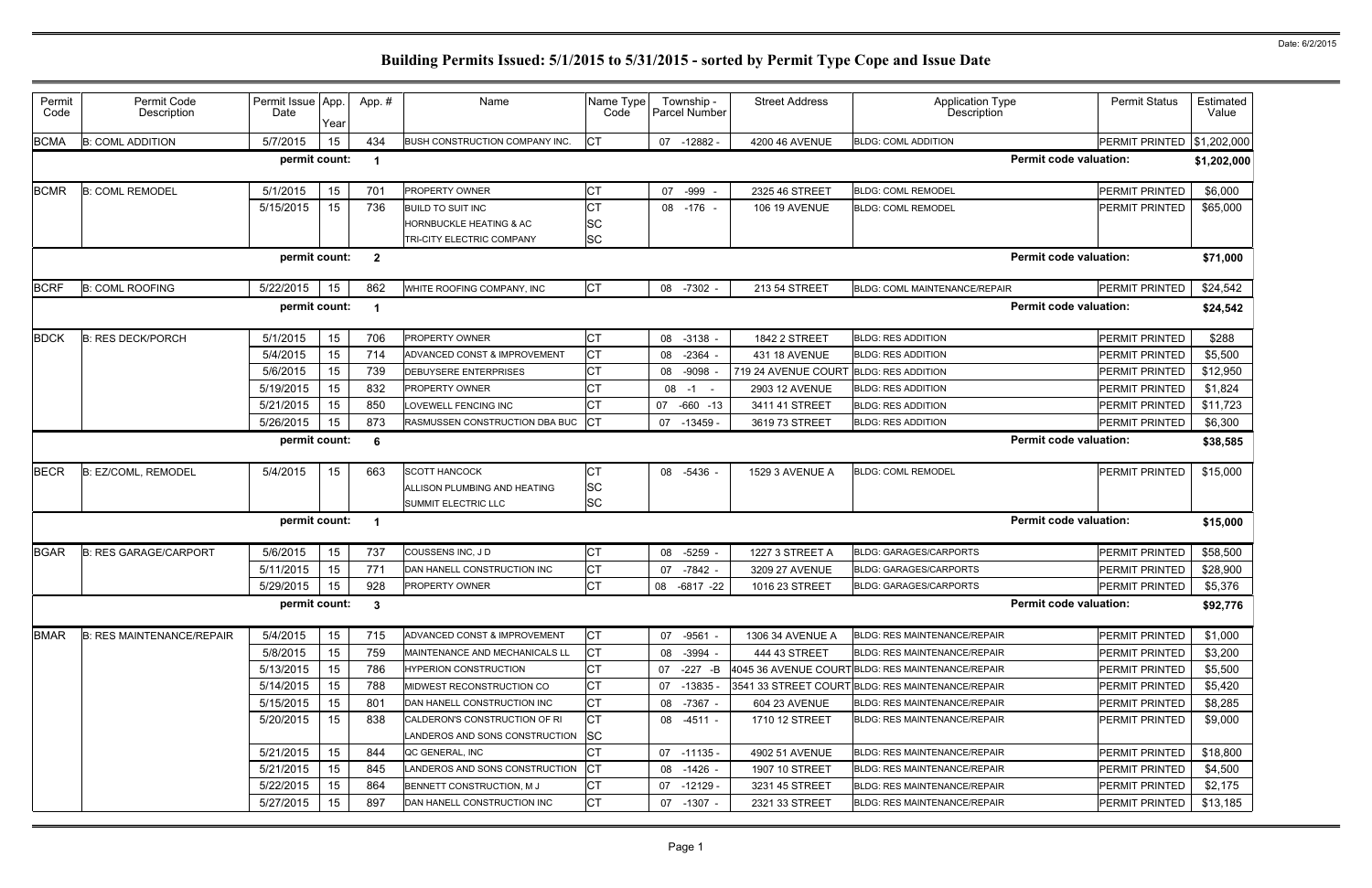| Permit<br>Code | Permit Code<br>Description       | Permit Issue App.<br>Date | Year | App.#           | Name                                                                             | Name Type<br>Code                   |    | Township -<br>Parcel Number | <b>Street Address</b> | <b>Application Type</b><br>Description            | <b>Permit Status</b>    | Estimated<br>Value |
|----------------|----------------------------------|---------------------------|------|-----------------|----------------------------------------------------------------------------------|-------------------------------------|----|-----------------------------|-----------------------|---------------------------------------------------|-------------------------|--------------------|
| <b>BMAR</b>    | <b>B: RES MAINTENANCE/REPAIR</b> | 5/27/2015                 | 15   | 899             | DAN HANELL CONSTRUCTION INC                                                      | <b>CT</b>                           | 08 | $-1928$                     | 1842 16 STREET        | <b>BLDG: RES MAINTENANCE/REPAIR</b>               | PERMIT PRINTED          | \$9,064            |
|                |                                  | 5/28/2015                 | 15   | 914             | IOSSI SIDING AND WINDOWS                                                         | <b>CT</b>                           |    | 08 -8728 -                  | 1532 30 AVENUE        | <b>BLDG: RES MAINTENANCE/REPAIR</b>               | PERMIT PRINTED          | \$988              |
|                |                                  | permit count:             |      | 12              |                                                                                  |                                     |    |                             |                       | <b>Permit code valuation:</b>                     |                         | \$81,117           |
| <b>BRML</b>    | <b>B: RES REMODEL</b>            | 5/5/2015                  | 15   | 725             | PROPERTY OWNER<br>TRI-CITY ELECTRIC COMPANY                                      | <b>CT</b><br><b>SC</b>              |    | 08 -5105 -                  | 2520 15 AVENUE        | <b>BLDG: RES REMODEL</b>                          | PERMIT PRINTED          | \$3,600            |
|                |                                  | 5/6/2015                  | 15   | 744             | <b>JKD INVESTMENTS</b>                                                           | <b>CT</b>                           |    | 08 -1652 -1                 | <b>1608 8 AVENUE</b>  | <b>BLDG: RES REMODEL</b>                          | PERMIT PRINTED          | \$8,000            |
|                |                                  | 5/6/2015                  | 15   | 740             | WOOD HOME RENOVATIONS<br>PIPECO INC                                              | <b>CT</b><br><b>SC</b>              |    | 08 -6184 -                  | 4121 8 AVENUE         | <b>BLDG: RES REMODEL</b>                          | PERMIT PRINTED          | \$9,700            |
|                |                                  | 5/12/2015                 | 15   | 780             | BETTENDORF HOME REPAIR<br>AMERICAN ELECTRIC INC<br>PETERSEN PLUMBING AND HEATING | <b>CT</b><br><b>SC</b><br><b>SC</b> |    | 08 -3370 -                  | 2615 15 AVENUE        | <b>BLDG: RES REMODEL</b>                          | PERMIT PRINTED          | \$27,899           |
|                |                                  | 5/21/2015                 | 15   | 857             | BRAD CHUMBLEY CUSTOM BUILDER                                                     | <b>CT</b>                           | 07 | -2824 -                     | 3454 14 STREET        | <b>BLDG: RES REMODEL</b>                          | PERMIT PRINTED          | \$32,500           |
|                |                                  | permit count:             |      | $5\phantom{.0}$ |                                                                                  |                                     |    |                             |                       | <b>Permit code valuation:</b>                     |                         | \$81,699           |
| <b>BRRF</b>    | <b>B: RES ROOFING</b>            | 5/1/2015                  | 15   | 703             | AMERICAN DREAM HOME IMPROVEMEN CT                                                |                                     |    | $07 - 11718 -$              | 2821 44 STREET        | <b>BLDG: RES MAINTENANCE/REPAIR</b>               | PERMIT PRINTED          | \$9,775            |
|                |                                  | 5/1/2015                  | 15   | 705             | AMERICAN DREAM HOME IMPROVEMEN                                                   | CT                                  | 08 | $-5657$ .                   | 2023 18 STREET B      | <b>BLDG: RES MAINTENANCE/REPAIR</b>               | PERMIT PRINTED          | \$5,950            |
|                |                                  | 5/1/2015                  | 15   | 704             | AMERICAN DREAM HOME IMPROVEMEN                                                   | CT                                  |    | 08 -5658                    | 2025 18 STREET B      | <b>BLDG: RES MAINTENANCE/REPAIR</b>               | PERMIT PRINTED          | \$6,375            |
|                |                                  | 5/4/2015                  | 15   | 713             | ADVANCED CONST & IMPROVEMENT                                                     | <b>CT</b>                           |    | 07 -1125 -                  | <b>2724 14 AVENUE</b> | <b>BLDG: RES MAINTENANCE/REPAIR</b>               | PERMIT PRINTED          | \$6,500            |
|                |                                  | 5/4/2015                  | 15   | 711             | <b>BATES ROOFING</b>                                                             | <b>CT</b>                           |    | 07 -6855 -A                 | 3232 26 STREET        | <b>BLDG: RES MAINTENANCE/REPAIR</b>               | PERMIT PRINTED          | \$12,700           |
|                |                                  | 5/5/2015                  | 15   | 721             | ACRI, INC.                                                                       | <b>CT</b>                           | 07 | -2699 -                     | 4001 12 STREET        | <b>BLDG: RES MAINTENANCE/REPAIR</b>               | PERMIT PRINTED          | \$5,100            |
|                |                                  | 5/5/2015                  | 15   | 726             | PROPERTY OWNER                                                                   | <b>CT</b>                           |    | 08 -2515 -                  | 418 4 AVENUE          | <b>BLDG: RES MAINTENANCE/REPAIR</b>               | <b>FINAL INSPECTION</b> | \$3,000            |
|                |                                  | 5/5/2015                  | 15   | 730             | SUMMY CONTRACTING CORP, JW                                                       | <b>CT</b>                           | 08 | -5781                       | <b>1221 7 AVENUE</b>  | <b>BLDG: RES MAINTENANCE/REPAIR</b>               | FINAL INSPECTION        | \$5,700            |
|                |                                  | 5/6/2015                  | 15   | 742             | CHRISTENSEN CONSTRUCTION, RUSS                                                   | <b>CT</b>                           |    | 07 -11793 -                 | 4527 12 AVENUE        | <b>BLDG: RES MAINTENANCE/REPAIR</b>               | PERMIT PRINTED          | \$4,500            |
|                |                                  | 5/6/2015                  | 15   | 746             | <b>UTZ ROOFING &amp; GUTTERS</b>                                                 | <b>CT</b>                           |    | 07 -11794                   | 4519 12 AVENUE        | <b>BLDG: RES MAINTENANCE/REPAIR</b>               | PERMIT PRINTED          | \$600              |
|                |                                  | 5/6/2015                  | 15   | 741             | <b>SCHWARZ CONSTRUCTION, MICHAEL</b>                                             | <b>CT</b>                           |    | 08 -8788                    | 922 32 AVENUE COURT   | <b>BLDG: RES MAINTENANCE/REPAIR</b>               | PERMIT PRINTED          | \$5,900            |
|                |                                  | 5/7/2015                  | 15   | 753             | IOSSI CONSTRUCTION                                                               | <b>CT</b>                           | 07 | $-9978$ .                   |                       | 4224 34 AVENUE PLACE BLDG: RES MAINTENANCE/REPAIR | PERMIT PRINTED          | \$5,540            |
|                |                                  | 5/7/2015                  | 15   | 750             | FIVE STAR HOME IMRPOVEMENT LLC                                                   | <b>CT</b>                           |    | 08 -4712                    | 2514 13 AVENUE        | BLDG: RES MAINTENANCE/REPAIR                      | PERMIT PRINTED          | \$3,000            |
|                |                                  | 5/7/2015                  | 15   | 751             | FIVE STAR HOME IMRPOVEMENT LLC                                                   | <b>CT</b>                           |    | 08 -8332 -                  | 1920 3 STREET         | <b>BLDG: RES MAINTENANCE/REPAIR</b>               | PERMIT PRINTED          | \$2,500            |
|                |                                  | 5/7/2015                  | 15   | 752             | FIVE STAR HOME IMRPOVEMENT LLC                                                   | <b>CT</b>                           |    | 08 -8403 -                  | 2140 2 STREET         | <b>BLDG: RES MAINTENANCE/REPAIR</b>               | PERMIT PRINTED          | \$3,500            |
|                |                                  | 5/8/2015                  | 15   | 757             | AMERICAN DREAM HOME IMPROVEMEN CT                                                |                                     |    | 08 -5588 -                  | 1911 18 STREET A      | <b>BLDG: RES MAINTENANCE/REPAIR</b>               | PERMIT PRINTED          | \$18,050           |
|                |                                  | 5/8/2015                  | 15   | 758             | AMERICAN DREAM HOME IMPROVEMEN CT                                                |                                     |    | 08 -7713 -                  | <b>1003 17 AVENUE</b> | <b>BLDG: RES MAINTENANCE/REPAIR</b>               | PERMIT PRINTED          | \$18,225           |
|                |                                  | 5/11/2015                 | 15   | 766             | MIDWEST COMPLETE CONSTRUCTION                                                    | <b>ICT</b>                          |    | 08 -9042 -                  |                       | 301 30 AVENUE COURT BLDG: RES MAINTENANCE/REPAIR  | PERMIT PRINTED          | \$5,000            |
|                |                                  | 5/12/2015                 | 15   | 778             | PETERSON CONSTRUCTION, JODY                                                      | <b>CT</b>                           |    | 07 -1344 -                  | 2370 31 STREET A      | BLDG: RES MAINTENANCE/REPAIR                      | PERMIT PRINTED          | \$6,615            |
|                |                                  | 5/13/2015                 | 15   | 784             | <b>BATES ROOFING</b>                                                             | <b>CT</b>                           |    | 07 -11478 -                 | 3418 54 STREET        | BLDG: RES MAINTENANCE/REPAIR                      | PERMIT PRINTED          | \$9,720            |
|                |                                  | 5/15/2015                 | 15   | 800             | AMERICAN DREAM HOME IMPROVEMEN                                                   | C                                   |    | 07 -13186 -                 | 4500 22 AVENUE        | BLDG: RES MAINTENANCE/REPAIR                      | PERMIT PRINTED          | \$8,925            |
|                |                                  | 5/18/2015                 | 15   | 818             | <b>VERN'S HOME IMPROVEMENT</b>                                                   | <b>CT</b>                           |    | 08 -1675 -                  | 2229 11 AVENUE A      | BLDG: RES MAINTENANCE/REPAIR                      | PERMIT PRINTED          | \$5,420            |
|                |                                  | 5/18/2015                 | 15   | 806             | FIVE STAR HOME IMRPOVEMENT LLC                                                   | <b>CT</b>                           |    | 08 -8168 -                  | 1135 29 STREET        | <b>BLDG: RES MAINTENANCE/REPAIR</b>               | PERMIT PRINTED          | \$500              |
|                |                                  | 5/19/2015                 | 15   | 829             | GREEN VALLEY CONSTRUCTION INC.                                                   | <b>CT</b>                           |    | 07 -5647 -                  | 2317 45 STREET        | BLDG: RES MAINTENANCE/REPAIR                      | PERMIT PRINTED          | \$4,500            |
|                |                                  | 5/19/2015                 | 15   | 827             | MIDWEST ROOFING AND CONSTRUCTI                                                   | <b>CT</b>                           |    | 07 -9453 -                  | 1706 41 STREET        | <b>BLDG: RES MAINTENANCE/REPAIR</b>               | PERMIT PRINTED          | \$7,300            |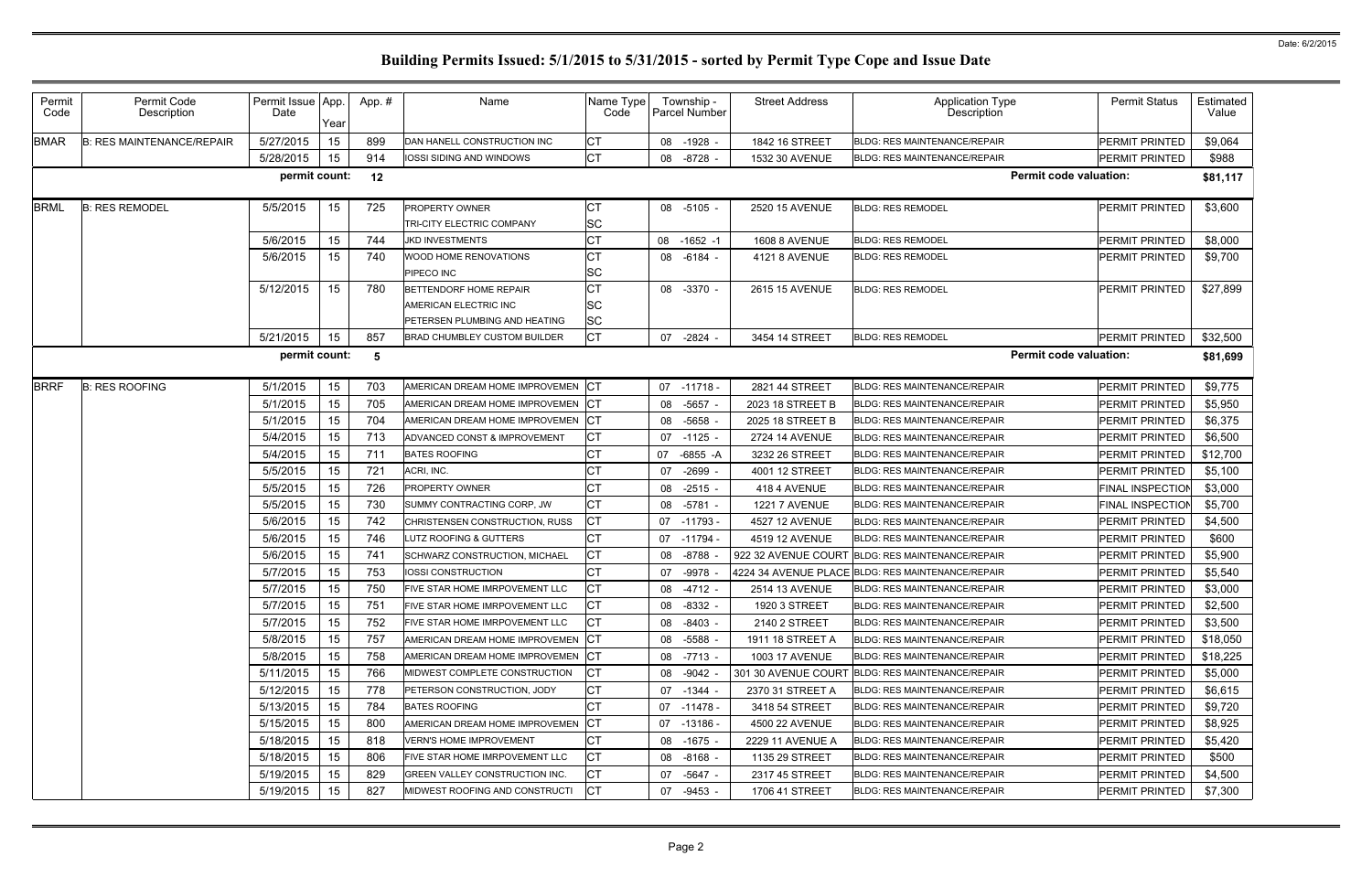| Permit<br>Code | Permit Code<br>Description | Permit Issue App.<br>Date | Year | App. # | Name                                  | Name Type<br>Code |    | Township -<br><b>Parcel Number</b> | <b>Street Address</b> | <b>Application Type</b><br>Description            | <b>Permit Status</b>    | Estimated<br>Value |
|----------------|----------------------------|---------------------------|------|--------|---------------------------------------|-------------------|----|------------------------------------|-----------------------|---------------------------------------------------|-------------------------|--------------------|
| <b>BRRF</b>    | <b>B: RES ROOFING</b>      | 5/19/2015                 | 15   | 828    | <b>GREEN VALLEY CONSTRUCTION INC.</b> | <b>CT</b>         |    | 08 -2357                           | 430 17 AVENUE         | <b>BLDG: RES MAINTENANCE/REPAIR</b>               | <b>PERMIT PRINTED</b>   | \$6,400            |
|                |                            | 5/19/2015                 | 15   | 830    | ACRI, INC.                            | СT                |    | 08 -5594                           | 1833 20 AVENUE        | <b>BLDG: RES MAINTENANCE/REPAIR</b>               | PERMIT PRINTED          | \$18,711           |
|                |                            | 5/20/2015                 | 15   | 839    | <b>CREW ROOFING</b>                   | <b>CT</b>         |    | 07 -11770 -                        | 1149 46 STREET        | <b>BLDG: RES MAINTENANCE/REPAIR</b>               | <b>FINAL INSPECTION</b> | \$5,975            |
|                |                            | 5/20/2015                 | 15   | 838    | CALDERON'S CONSTRUCTION OF RI         | Iст               |    | 08 -4511 -                         | 1710 12 STREET        | <b>BLDG: RES MAINTENANCE/REPAIR</b>               | <b>PERMIT PRINTED</b>   | \$9,000            |
|                |                            |                           |      |        | LANDEROS AND SONS CONSTRUCTION        | <b>SC</b>         |    |                                    |                       |                                                   |                         |                    |
|                |                            | 5/21/2015                 | 15   | 844    | QC GENERAL, INC                       | СT                |    | 07 -11135 -                        | 4902 51 AVENUE        | <b>BLDG: RES MAINTENANCE/REPAIR</b>               | <b>PERMIT PRINTED</b>   | \$18,800           |
|                |                            | 5/21/2015                 | 15   | 858    | <b>PROPERTY OWNER</b>                 | СT                |    | 07 -1906                           | 2340 27 STREET        | <b>BLDG: RES MAINTENANCE/REPAIR</b>               | <b>PERMIT PRINTED</b>   | \$840              |
|                |                            | 5/21/2015                 | 15   | 854    | FANTH-CURRY HOME IMPRV CO             | СT                |    | 08 -5008                           | 1605 15 AVENUE        | <b>BLDG: RES MAINTENANCE/REPAIR</b>               | <b>PERMIT PRINTED</b>   | \$4,855            |
|                |                            | 5/21/2015                 | 15   | 841    | ACKERLAND CONSTRUCTION, JOSHUA        | <b>ICT</b>        |    | 08 -6502                           | 5328 7 AVENUE         | <b>BLDG: RES MAINTENANCE/REPAIR</b>               | <b>PERMIT PRINTED</b>   | \$6,800            |
|                |                            | 5/21/2015                 | 15   | 840    | <b>VERN'S HOME IMPROVEMENT</b>        | Iст               |    | 08 -6817 -9                        | 951 24 STREET         | <b>BLDG: RES MAINTENANCE/REPAIR</b>               | <b>PERMIT PRINTED</b>   | \$5,420            |
|                |                            | 5/21/2015                 | 15   | 843    | QC GENERAL, INC                       | <b>CT</b>         | 08 | -6990 -3                           | 2747 11 AVENUE        | <b>BLDG: RES MAINTENANCE/REPAIR</b>               | <b>PERMIT PRINTED</b>   | \$2,900            |
|                |                            | 5/22/2015                 | 15   | 865    | <b>MCCORMICK HOME IMPROVEMENT</b>     | <b>CT</b>         |    | 08 -3207                           | 1712 3 STREET         | <b>BLDG: RES MAINTENANCE/REPAIR</b>               | <b>PERMIT PRINTED</b>   | \$3,500            |
|                |                            | 5/22/2015                 | 15   | 860    | <b>PROPERTY OWNER</b>                 | <b>CT</b>         |    | 08 -4910 -                         | 1031 14 AVENUE        | <b>BLDG: RES MAINTENANCE/REPAIR</b>               | <b>PERMIT PRINTED</b>   | \$2,660            |
|                |                            | 5/22/2015                 | 15   | 863    | DAN HANELL CONSTRUCTION INC           | <b>CT</b>         |    | 08 -8088                           | 2729 12 AVENUE        | <b>BLDG: RES MAINTENANCE/REPAIR</b>               | <b>PERMIT PRINTED</b>   | \$1,950            |
|                |                            | 5/26/2015                 | 15   | 874    | <b>PROPERTY OWNER</b>                 | <b>CT</b>         |    | 07 -9732                           | 4815 44 AVENUE        | <b>BLDG: RES MAINTENANCE/REPAIR</b>               | <b>PERMIT PRINTED</b>   | \$2,400            |
|                |                            | 5/26/2015                 | 15   | 886    | MIDWEST COMPLETE CONSTRUCTION         | Iст               |    | 08 -1887                           | 1816 18 STREET        | <b>BLDG: RES MAINTENANCE/REPAIR</b>               | <b>PERMIT PRINTED</b>   | \$2,200            |
|                |                            | 5/26/2015                 | 15   | 885    | QC GENERAL, INC                       | <b>CT</b>         |    | 08 -2038                           | 1709 16 STREET        | <b>BLDG: RES MAINTENANCE/REPAIR</b>               | <b>PERMIT PRINTED</b>   | \$6,900            |
|                |                            | 5/26/2015                 | 15   | 876    | ACRI, INC.                            | <b>CT</b>         |    | 08 -4671                           | 2603 12 AVENUE        | <b>BLDG: RES MAINTENANCE/REPAIR</b>               | <b>PERMIT PRINTED</b>   | \$8,900            |
|                |                            | 5/27/2015                 | 15   | 896    | FOLEY CONTRACTING LLC                 | <b>CT</b>         |    | 07 -1006                           | 1805 31 STREET        | <b>BLDG: RES MAINTENANCE/REPAIR</b>               | <b>PERMIT PRINTED</b>   | \$2,000            |
|                |                            | 5/27/2015                 | 15   | 894    | <b>FOLEY CONTRACTING LLC</b>          | СT                |    | 07 -10308                          | 3434 51 STREET        | <b>BLDG: RES MAINTENANCE/REPAIR</b>               | <b>PERMIT PRINTED</b>   | \$6,000            |
|                |                            | 5/27/2015                 | 15   | 892    | <b>BATES ROOFING</b>                  | <b>CT</b>         | 07 | -12216                             |                       | 3503 56 STREET COURT BLDG: RES MAINTENANCE/REPAIR | <b>PERMIT PRINTED</b>   | \$6,420            |
|                |                            | 5/27/2015                 | 15   | 900    | DAN HANELL CONSTRUCTION INC           | СT                |    | 07 -1400 -                         | 2434 31 STREET        | <b>BLDG: RES MAINTENANCE/REPAIR</b>               | <b>PERMIT PRINTED</b>   | \$2,400            |
|                |                            | 5/27/2015                 | 15   | 895    | <b>FOLEY CONTRACTING LLC</b>          | <b>CT</b>         | 07 | -2323                              | 2906 24 AVENUE A      | <b>BLDG: RES MAINTENANCE/REPAIR</b>               | <b>PERMIT PRINTED</b>   | \$8,100            |
|                |                            | 5/27/2015                 | 15   | 898    | <b>DURHAM CONSTRUCTION</b>            | СT                |    | 08 -6574                           | 1319 18 AVENUE        | <b>BLDG: RES MAINTENANCE/REPAIR</b>               | <b>PERMIT PRINTED</b>   | \$6,321            |
|                |                            | 5/27/2015                 | 15   | 893    | WIRTALA CONSTRUCTION INC, PAUL        | <b>CT</b>         |    | 08 -6938                           | <b>1601 23 AVENUE</b> | <b>BLDG: RES MAINTENANCE/REPAIR</b>               | <b>PERMIT PRINTED</b>   | \$8,870            |
|                |                            | 5/28/2015                 | 15   | 911    | SEDLOCK INC                           | СT                |    | 07 -11011                          |                       | 1817 48 STREET PLACE BLDG: RES MAINTENANCE/REPAIR | <b>PERMIT PRINTED</b>   | \$5,000            |
|                |                            | 5/28/2015                 | 15   | 912    | SEDLOCK INC                           | СT                |    | 08 -4829                           | <b>1225 12 AVENUE</b> | <b>BLDG: RES MAINTENANCE/REPAIR</b>               | <b>PERMIT PRINTED</b>   | \$5,000            |
|                |                            | 5/28/2015                 | 15   | 919    | WILSON CONSTRUCTION, LLC (BEN)        | <b>CT</b>         |    | 08 -6140 -                         | 1436 25 AVENUE        | BLDG: RES MAINTENANCE/REPAIR                      | PERMIT PRINTED          | \$4,000            |
|                |                            | 5/28/2015                 | 15   | 916    | MOELLER CONSTRUCTION                  | Iст               |    | 08 -698 -                          | 1172 25 STREET        | <b>BLDG: RES MAINTENANCE/REPAIR</b>               | <b>PERMIT PRINTED</b>   | \$6,555            |
|                |                            | 5/29/2015                 | 15   | 929    | PROPERTY OWNER                        | СT                |    | 07 -1906 -                         | 2340 27 STREET        | <b>BLDG: RES MAINTENANCE/REPAIR</b>               | <b>PERMIT PRINTED</b>   | \$600              |
|                |                            | 5/29/2015                 | 15   | 931    | 3 B'S CONSTRUCTION & HOME IMPR        | <b>CT</b>         |    | 07 -7659 -                         | 2414 23 AVENUE A      | <b>BLDG: RES MAINTENANCE/REPAIR</b>               | <b>PERMIT PRINTED</b>   | \$3,199            |
|                |                            | permit count:             |      | 55     |                                       |                   |    |                                    |                       | <b>Permit code valuation:</b>                     |                         | \$337,571          |
| <b>BRSA</b>    | <b>B: RES ADDITION</b>     | 5/19/2015                 | 15   | 826    | PROPERTY OWNER                        | <b>CT</b>         |    | 08 -4857 -                         | <b>1217 9 STREET</b>  | <b>BLDG: RES ADDITION</b>                         | PERMIT PRINTED          | \$24,492           |
|                |                            | permit count:             |      | -1     |                                       |                   |    |                                    |                       | <b>Permit code valuation:</b>                     |                         | \$24,492           |
| <b>BRSD</b>    | <b>B: RES SIDING</b>       | 5/4/2015                  | 15   | 712    | PROPERTY OWNER                        | <b>CT</b>         |    | 07 -8195 -                         | 5401 28 AVENUE        | <b>BLDG: RES MAINTENANCE/REPAIR</b>               | PERMIT PRINTED          | \$3,500            |
|                |                            | 5/6/2015                  | 15   | 742    | CHRISTENSEN CONSTRUCTION, RUSS        | <b>ICT</b>        |    | 07 -11793 -                        | 4527 12 AVENUE        | <b>BLDG: RES MAINTENANCE/REPAIR</b>               | <b>PERMIT PRINTED</b>   | \$4,500            |
|                |                            | 5/8/2015                  | 15   | 757    | AMERICAN DREAM HOME IMPROVEMEN CT     |                   |    | 08 -5588                           | 1911 18 STREET A      | <b>BLDG: RES MAINTENANCE/REPAIR</b>               | PERMIT PRINTED          | \$18,050           |
|                |                            | 5/8/2015                  | 15   | 758    | AMERICAN DREAM HOME IMPROVEMEN CT     |                   |    | 08 -7713 -                         | 1003 17 AVENUE        | BLDG: RES MAINTENANCE/REPAIR                      | <b>PERMIT PRINTED</b>   | \$18,225           |
|                |                            |                           |      |        |                                       |                   |    |                                    |                       |                                                   |                         |                    |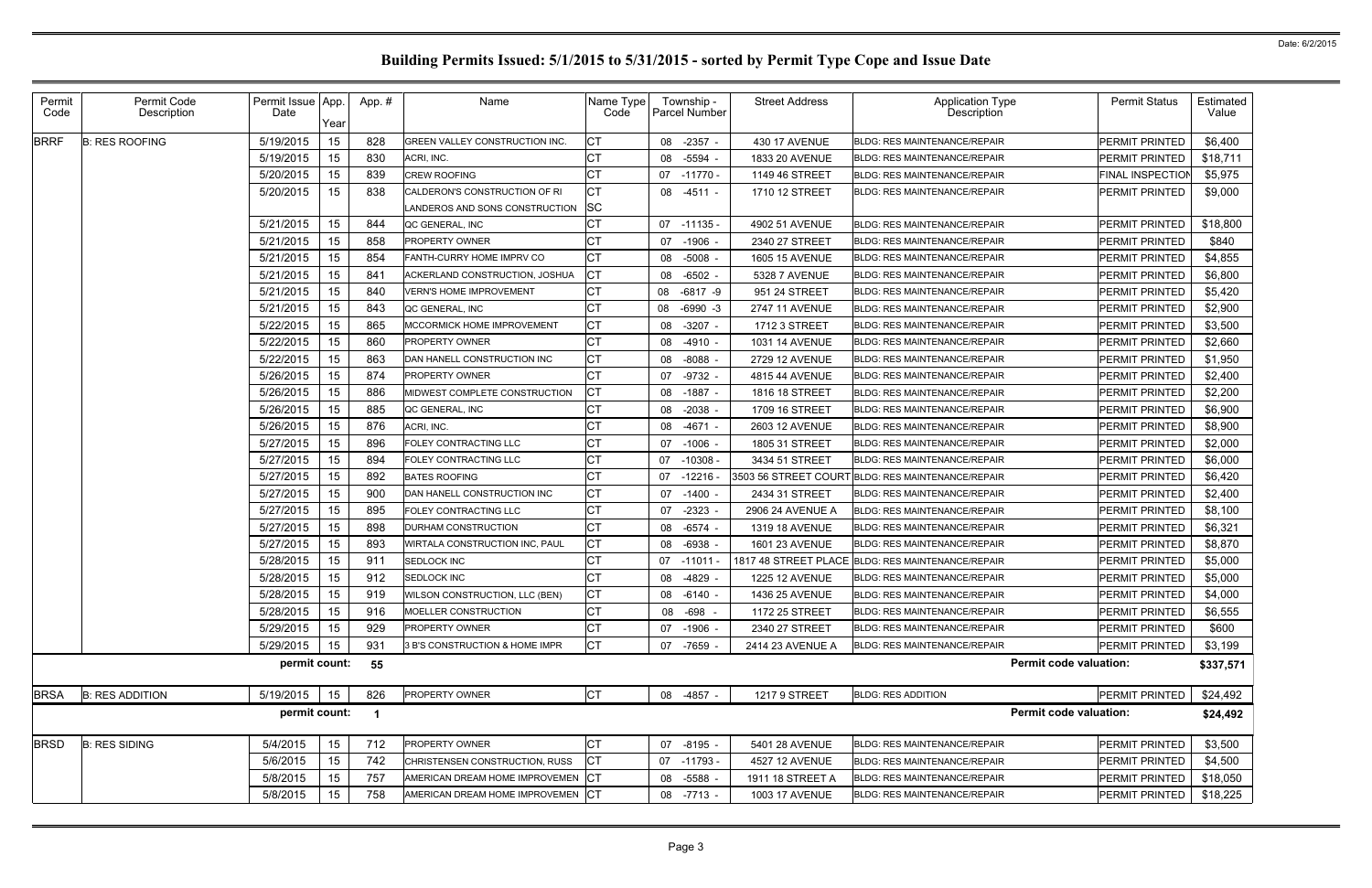| СT<br>5/11/2015<br>768<br>\$3,150<br><b>B: RES SIDING</b><br>15<br><b>PROPERTY OWNER</b><br>07 -10382 -<br>2602 47 STREET<br><b>BLDG: RES MAINTENANCE/REPAIR</b><br><b>PERMIT PRINTED</b><br>СT<br>5/11/2015<br>15<br>770<br>07 -617 -2<br>1917 36 STREET<br>PERMIT PRINTED<br>\$7,544<br>DAN HANELL CONSTRUCTION INC<br><b>BLDG: RES MAINTENANCE/REPAIR</b><br>СT<br>5/12/2015<br>777<br>15<br>$-869 - 1$<br>\$7,000<br>OLDE TOWN ROOFING<br>07<br>PERMIT PRINTED<br>4129 28 AVENUE<br><b>BLDG: RES MAINTENANCE/REPAIR</b><br>СT<br>5/19/2015<br>15<br>832<br>PERMIT PRINTED<br>\$1,824<br><b>PROPERTY OWNER</b><br>$08 - 1 -$<br>2903 12 AVENUE<br><b>BLDG: RES ADDITION</b><br>СT<br>5/21/2015<br>15<br>844<br>\$18,800<br>QC GENERAL, INC<br>$07 - 11135 -$<br>PERMIT PRINTED<br>4902 51 AVENUE<br><b>BLDG: RES MAINTENANCE/REPAIR</b><br>5/21/2015<br>15<br>CT<br>853<br>FANTH-CURRY HOME IMPRV CO<br>07 -2403 -1<br>3209 39 STREET<br><b>BLDG: RES MAINTENANCE/REPAIR</b><br>PERMIT PRINTED<br>\$3,002<br><b>CT</b><br>5/21/2015<br>15<br>855<br>-6789<br>\$11,014<br>FANTH-CURRY HOME IMPRV CO<br>07<br>2548 29 AVENUE COURT BLDG: RES MAINTENANCE/REPAIR<br>PERMIT PRINTED<br>CT<br>5/26/2015<br>15<br>875<br><b>PROPERTY OWNER</b><br>07 -11927<br>4614 24 AVENUE COURT<br>BLDG: RES MAINTENANCE/REPAIR<br>PERMIT PRINTED<br>\$3,500<br>СT<br>897<br>5/27/2015<br>15<br>DAN HANELL CONSTRUCTION INC<br>\$13,185<br>07 -1307 -<br>2321 33 STREET<br><b>BLDG: RES MAINTENANCE/REPAIR</b><br>PERMIT PRINTED<br>Iст<br>5/28/2015<br>15<br><b>PERMIT PRINTED</b><br>913<br>IOSSI SIDING AND WINDOWS<br><b>BLDG: RES MAINTENANCE/REPAIR</b><br>\$10,080<br>07 -12334 -<br>3405 34 AVENUE<br><b>Permit code valuation:</b><br>permit count:<br>14<br>\$123,374<br>Iст<br>\$82,000<br>5/27/2015<br>15<br><b>PERMIT PRINTED</b><br><b>B: RES SINGLE FAMILY</b><br>859<br><b>HABITAT FOR HUMANITY-QC</b><br>08 -2493<br>335 4 AVENUE<br>BLDG:RES/NEW, SINGLE FAMILY DETACHED<br>permit count:<br><b>Permit code valuation:</b><br>\$82,000<br>-1<br>878<br><b>CT</b><br><b>B: RES BASEMENT WATERPROOF</b><br>5/26/2015<br>15<br><b>IOWA ILLINOIS BASEMENT WATERPR</b><br><b>BLDG: RES MAINTENANCE/REPAIR</b><br>PERMIT PRINTED<br>\$4,850<br>08 -702 -<br>1158 25 STREET<br>permit count:<br><b>Permit code valuation:</b><br>\$4,850<br>-1<br>IСТ<br>\$116,965<br><b>B: COML INTERIOR FINISH</b><br>5/20/2015<br>15<br>754<br>ROGELIO BENITEZ DBA RBM CONTRA<br>07 -14917 -<br>3939 41 AVENUE DRIVE BLDG: COML REMODEL<br>PERMIT PRINTED<br><b>SC</b><br>QC HEATING & COOLING LLC<br><b>SC</b><br>HARRIS AND SONS PLUMBING INC<br>permit count:<br><b>Permit code valuation:</b><br>\$116,965<br>-1<br><b>OT</b><br>15<br>906<br><b>WRECK: 1 FAMILY HOUSE</b><br>\$0<br><b>B: WRECK HOUSE</b><br>5/28/2015<br>CITY OF MOLINE<br>07 -7577 -1<br>3317 48 AVENUE<br><b>PERMIT PRINTED</b><br><b>Permit code valuation:</b><br>permit count:<br>\$0<br>-1<br><b>ENG: CLASS 1 DRAINAGE</b><br>5/5/2015<br>14<br>СT<br><b>PERMIT PRINTED</b><br>\$125,000<br>861<br>ADVANCED CONST & IMPROVEMENT<br>07<br>-12836 -<br>1320 36 AVENUE<br><b>BLDG: STORAGE SHED</b><br><b>CT</b><br>PERMIT PRINTED<br>5/6/2015<br>15<br>COUSSENS INC, JD<br>\$58,500<br>737<br>08 -5259<br>1227 3 STREET A<br>BLDG: GARAGES/CARPORTS<br><b>CT</b><br>5/7/2015<br>15<br>747<br>\$0<br><b>KLARKOWSKI CONSTRUCTION</b><br>2917 27 STREET COURT BLDG: RES DRIVEWAY<br><b>FINAL INSPECTION</b><br>07 -6876 -<br><b>CT</b><br>5/12/2015<br>15<br>776<br>OLSON CONCRETE, PERRY<br>08 -4071 -1<br>825 42 STREET<br><b>BLDG: RES SIDEWALK</b><br><b>FINAL INSPECTION</b><br>\$0<br>5/14/2015<br>15<br>791<br>ROCK HARD CONCRETE<br><b>FINAL INSPECTION</b><br>\$0<br>07 -12336 -<br>3403 34 STREET<br><b>BLDG: RES DRIVEWAY &amp; SIDEWALK</b><br>IСТ<br>5/18/2015<br>15<br>808<br>PERMIT PRINTED<br>MCCARTHY IMPROVEMENT COMPANY<br>07 -7760 -<br>\$0<br>4001 46 AVENUE<br><b>BLDG: COML DRIVEWAY</b><br>5/19/2015<br>СT<br>15<br>825<br>PERMIT PRINTED<br>\$0<br><b>PROPERTY OWNER</b><br>08 -496 -3<br>928 36 STREET<br><b>BLDG: RES DRIVEWAY</b><br><b>CT</b><br>5/27/2015<br>15<br>903<br>\$0<br>ROCK HARD CONCRETE<br><b>BLDG: RES DRIVEWAY</b><br>PERMIT PRINTED<br>07 -5606 -<br>2417 44 STREET<br>СT<br>5/27/2015<br>15<br>859<br>HABITAT FOR HUMANITY-QC<br>BLDG:RES/NEW, SINGLE FAMILY DETACHED<br>\$82,000<br>08 -2493 -<br>335 4 AVENUE<br>PERMIT PRINTED<br>IСТ<br>5/29/2015<br>15<br>935<br>PERMIT PRINTED<br>\$0<br>NEW CONCRETE CONSTRUCTION<br>07 -12046 -<br>5219 12 AVENUE<br><b>BLDG: RES DRIVEWAY</b><br>IСТ<br>5/29/2015<br>932<br>15<br>1802 56 STREET COURT BLDG: RES DRIVEWAY<br>PERMIT PRINTED<br>\$0<br>07 -14234 -<br><b>CROSS CONCRETE CONSTRUCTION</b><br><b>Permit code valuation:</b><br>permit count:<br>11<br>\$265,500<br><b>CT</b><br>BUSH CONSTRUCTION COMPANY INC.<br>PERMIT PRINTED   \$1,202,000<br><b>ENG: CLASS 2 DRAINAGE</b><br>5/7/2015<br>15<br>434<br>07 -12882 -<br>4200 46 AVENUE<br><b>BLDG: COML ADDITION</b> | Permit<br>Code   | Permit Code<br>Description | Permit Issue App.<br>Date | Year | App.# | Name | Name Type<br>Code | Township -<br>Parcel Number | <b>Street Address</b> | <b>Application Type</b><br><b>Description</b> | <b>Permit Status</b> | Estimated<br>Value |
|----------------------------------------------------------------------------------------------------------------------------------------------------------------------------------------------------------------------------------------------------------------------------------------------------------------------------------------------------------------------------------------------------------------------------------------------------------------------------------------------------------------------------------------------------------------------------------------------------------------------------------------------------------------------------------------------------------------------------------------------------------------------------------------------------------------------------------------------------------------------------------------------------------------------------------------------------------------------------------------------------------------------------------------------------------------------------------------------------------------------------------------------------------------------------------------------------------------------------------------------------------------------------------------------------------------------------------------------------------------------------------------------------------------------------------------------------------------------------------------------------------------------------------------------------------------------------------------------------------------------------------------------------------------------------------------------------------------------------------------------------------------------------------------------------------------------------------------------------------------------------------------------------------------------------------------------------------------------------------------------------------------------------------------------------------------------------------------------------------------------------------------------------------------------------------------------------------------------------------------------------------------------------------------------------------------------------------------------------------------------------------------------------------------------------------------------------------------------------------------------------------------------------------------------------------------------------------------------------------------------------------------------------------------------------------------------------------------------------------------------------------------------------------------------------------------------------------------------------------------------------------------------------------------------------------------------------------------------------------------------------------------------------------------------------------------------------------------------------------------------------------------------------------------------------------------------------------------------------------------------------------------------------------------------------------------------------------------------------------------------------------------------------------------------------------------------------------------------------------------------------------------------------------------------------------------------------------------------------------------------------------------------------------------------------------------------------------------------------------------------------------------------------------------------------------------------------------------------------------------------------------------------------------------------------------------------------------------------------------------------------------------------------------------------------------------------------------------------------------------------------------------------------------------------------------------------------------------------------------------------------------------------------------------------------------------------------------------------------------------------------------------------------------------------------------------------------------------------------------------------------------------------------------------------------------------------------------------------------------------------------------------------------------------------------------------------------------------------------------------------------------------------------------------------------------------------------------------------------------------------------------------------------------------------------------------------------------------------------------------------------------------------------------|------------------|----------------------------|---------------------------|------|-------|------|-------------------|-----------------------------|-----------------------|-----------------------------------------------|----------------------|--------------------|
|                                                                                                                                                                                                                                                                                                                                                                                                                                                                                                                                                                                                                                                                                                                                                                                                                                                                                                                                                                                                                                                                                                                                                                                                                                                                                                                                                                                                                                                                                                                                                                                                                                                                                                                                                                                                                                                                                                                                                                                                                                                                                                                                                                                                                                                                                                                                                                                                                                                                                                                                                                                                                                                                                                                                                                                                                                                                                                                                                                                                                                                                                                                                                                                                                                                                                                                                                                                                                                                                                                                                                                                                                                                                                                                                                                                                                                                                                                                                                                                                                                                                                                                                                                                                                                                                                                                                                                                                                                                                                                                                                                                                                                                                                                                                                                                                                                                                                                                                                                                                                                  | <b>BRSD</b>      |                            |                           |      |       |      |                   |                             |                       |                                               |                      |                    |
|                                                                                                                                                                                                                                                                                                                                                                                                                                                                                                                                                                                                                                                                                                                                                                                                                                                                                                                                                                                                                                                                                                                                                                                                                                                                                                                                                                                                                                                                                                                                                                                                                                                                                                                                                                                                                                                                                                                                                                                                                                                                                                                                                                                                                                                                                                                                                                                                                                                                                                                                                                                                                                                                                                                                                                                                                                                                                                                                                                                                                                                                                                                                                                                                                                                                                                                                                                                                                                                                                                                                                                                                                                                                                                                                                                                                                                                                                                                                                                                                                                                                                                                                                                                                                                                                                                                                                                                                                                                                                                                                                                                                                                                                                                                                                                                                                                                                                                                                                                                                                                  |                  |                            |                           |      |       |      |                   |                             |                       |                                               |                      |                    |
|                                                                                                                                                                                                                                                                                                                                                                                                                                                                                                                                                                                                                                                                                                                                                                                                                                                                                                                                                                                                                                                                                                                                                                                                                                                                                                                                                                                                                                                                                                                                                                                                                                                                                                                                                                                                                                                                                                                                                                                                                                                                                                                                                                                                                                                                                                                                                                                                                                                                                                                                                                                                                                                                                                                                                                                                                                                                                                                                                                                                                                                                                                                                                                                                                                                                                                                                                                                                                                                                                                                                                                                                                                                                                                                                                                                                                                                                                                                                                                                                                                                                                                                                                                                                                                                                                                                                                                                                                                                                                                                                                                                                                                                                                                                                                                                                                                                                                                                                                                                                                                  |                  |                            |                           |      |       |      |                   |                             |                       |                                               |                      |                    |
|                                                                                                                                                                                                                                                                                                                                                                                                                                                                                                                                                                                                                                                                                                                                                                                                                                                                                                                                                                                                                                                                                                                                                                                                                                                                                                                                                                                                                                                                                                                                                                                                                                                                                                                                                                                                                                                                                                                                                                                                                                                                                                                                                                                                                                                                                                                                                                                                                                                                                                                                                                                                                                                                                                                                                                                                                                                                                                                                                                                                                                                                                                                                                                                                                                                                                                                                                                                                                                                                                                                                                                                                                                                                                                                                                                                                                                                                                                                                                                                                                                                                                                                                                                                                                                                                                                                                                                                                                                                                                                                                                                                                                                                                                                                                                                                                                                                                                                                                                                                                                                  |                  |                            |                           |      |       |      |                   |                             |                       |                                               |                      |                    |
|                                                                                                                                                                                                                                                                                                                                                                                                                                                                                                                                                                                                                                                                                                                                                                                                                                                                                                                                                                                                                                                                                                                                                                                                                                                                                                                                                                                                                                                                                                                                                                                                                                                                                                                                                                                                                                                                                                                                                                                                                                                                                                                                                                                                                                                                                                                                                                                                                                                                                                                                                                                                                                                                                                                                                                                                                                                                                                                                                                                                                                                                                                                                                                                                                                                                                                                                                                                                                                                                                                                                                                                                                                                                                                                                                                                                                                                                                                                                                                                                                                                                                                                                                                                                                                                                                                                                                                                                                                                                                                                                                                                                                                                                                                                                                                                                                                                                                                                                                                                                                                  |                  |                            |                           |      |       |      |                   |                             |                       |                                               |                      |                    |
|                                                                                                                                                                                                                                                                                                                                                                                                                                                                                                                                                                                                                                                                                                                                                                                                                                                                                                                                                                                                                                                                                                                                                                                                                                                                                                                                                                                                                                                                                                                                                                                                                                                                                                                                                                                                                                                                                                                                                                                                                                                                                                                                                                                                                                                                                                                                                                                                                                                                                                                                                                                                                                                                                                                                                                                                                                                                                                                                                                                                                                                                                                                                                                                                                                                                                                                                                                                                                                                                                                                                                                                                                                                                                                                                                                                                                                                                                                                                                                                                                                                                                                                                                                                                                                                                                                                                                                                                                                                                                                                                                                                                                                                                                                                                                                                                                                                                                                                                                                                                                                  |                  |                            |                           |      |       |      |                   |                             |                       |                                               |                      |                    |
|                                                                                                                                                                                                                                                                                                                                                                                                                                                                                                                                                                                                                                                                                                                                                                                                                                                                                                                                                                                                                                                                                                                                                                                                                                                                                                                                                                                                                                                                                                                                                                                                                                                                                                                                                                                                                                                                                                                                                                                                                                                                                                                                                                                                                                                                                                                                                                                                                                                                                                                                                                                                                                                                                                                                                                                                                                                                                                                                                                                                                                                                                                                                                                                                                                                                                                                                                                                                                                                                                                                                                                                                                                                                                                                                                                                                                                                                                                                                                                                                                                                                                                                                                                                                                                                                                                                                                                                                                                                                                                                                                                                                                                                                                                                                                                                                                                                                                                                                                                                                                                  |                  |                            |                           |      |       |      |                   |                             |                       |                                               |                      |                    |
|                                                                                                                                                                                                                                                                                                                                                                                                                                                                                                                                                                                                                                                                                                                                                                                                                                                                                                                                                                                                                                                                                                                                                                                                                                                                                                                                                                                                                                                                                                                                                                                                                                                                                                                                                                                                                                                                                                                                                                                                                                                                                                                                                                                                                                                                                                                                                                                                                                                                                                                                                                                                                                                                                                                                                                                                                                                                                                                                                                                                                                                                                                                                                                                                                                                                                                                                                                                                                                                                                                                                                                                                                                                                                                                                                                                                                                                                                                                                                                                                                                                                                                                                                                                                                                                                                                                                                                                                                                                                                                                                                                                                                                                                                                                                                                                                                                                                                                                                                                                                                                  |                  |                            |                           |      |       |      |                   |                             |                       |                                               |                      |                    |
|                                                                                                                                                                                                                                                                                                                                                                                                                                                                                                                                                                                                                                                                                                                                                                                                                                                                                                                                                                                                                                                                                                                                                                                                                                                                                                                                                                                                                                                                                                                                                                                                                                                                                                                                                                                                                                                                                                                                                                                                                                                                                                                                                                                                                                                                                                                                                                                                                                                                                                                                                                                                                                                                                                                                                                                                                                                                                                                                                                                                                                                                                                                                                                                                                                                                                                                                                                                                                                                                                                                                                                                                                                                                                                                                                                                                                                                                                                                                                                                                                                                                                                                                                                                                                                                                                                                                                                                                                                                                                                                                                                                                                                                                                                                                                                                                                                                                                                                                                                                                                                  |                  |                            |                           |      |       |      |                   |                             |                       |                                               |                      |                    |
|                                                                                                                                                                                                                                                                                                                                                                                                                                                                                                                                                                                                                                                                                                                                                                                                                                                                                                                                                                                                                                                                                                                                                                                                                                                                                                                                                                                                                                                                                                                                                                                                                                                                                                                                                                                                                                                                                                                                                                                                                                                                                                                                                                                                                                                                                                                                                                                                                                                                                                                                                                                                                                                                                                                                                                                                                                                                                                                                                                                                                                                                                                                                                                                                                                                                                                                                                                                                                                                                                                                                                                                                                                                                                                                                                                                                                                                                                                                                                                                                                                                                                                                                                                                                                                                                                                                                                                                                                                                                                                                                                                                                                                                                                                                                                                                                                                                                                                                                                                                                                                  |                  |                            |                           |      |       |      |                   |                             |                       |                                               |                      |                    |
|                                                                                                                                                                                                                                                                                                                                                                                                                                                                                                                                                                                                                                                                                                                                                                                                                                                                                                                                                                                                                                                                                                                                                                                                                                                                                                                                                                                                                                                                                                                                                                                                                                                                                                                                                                                                                                                                                                                                                                                                                                                                                                                                                                                                                                                                                                                                                                                                                                                                                                                                                                                                                                                                                                                                                                                                                                                                                                                                                                                                                                                                                                                                                                                                                                                                                                                                                                                                                                                                                                                                                                                                                                                                                                                                                                                                                                                                                                                                                                                                                                                                                                                                                                                                                                                                                                                                                                                                                                                                                                                                                                                                                                                                                                                                                                                                                                                                                                                                                                                                                                  |                  |                            |                           |      |       |      |                   |                             |                       |                                               |                      |                    |
|                                                                                                                                                                                                                                                                                                                                                                                                                                                                                                                                                                                                                                                                                                                                                                                                                                                                                                                                                                                                                                                                                                                                                                                                                                                                                                                                                                                                                                                                                                                                                                                                                                                                                                                                                                                                                                                                                                                                                                                                                                                                                                                                                                                                                                                                                                                                                                                                                                                                                                                                                                                                                                                                                                                                                                                                                                                                                                                                                                                                                                                                                                                                                                                                                                                                                                                                                                                                                                                                                                                                                                                                                                                                                                                                                                                                                                                                                                                                                                                                                                                                                                                                                                                                                                                                                                                                                                                                                                                                                                                                                                                                                                                                                                                                                                                                                                                                                                                                                                                                                                  | <b>BSFH</b>      |                            |                           |      |       |      |                   |                             |                       |                                               |                      |                    |
|                                                                                                                                                                                                                                                                                                                                                                                                                                                                                                                                                                                                                                                                                                                                                                                                                                                                                                                                                                                                                                                                                                                                                                                                                                                                                                                                                                                                                                                                                                                                                                                                                                                                                                                                                                                                                                                                                                                                                                                                                                                                                                                                                                                                                                                                                                                                                                                                                                                                                                                                                                                                                                                                                                                                                                                                                                                                                                                                                                                                                                                                                                                                                                                                                                                                                                                                                                                                                                                                                                                                                                                                                                                                                                                                                                                                                                                                                                                                                                                                                                                                                                                                                                                                                                                                                                                                                                                                                                                                                                                                                                                                                                                                                                                                                                                                                                                                                                                                                                                                                                  |                  |                            |                           |      |       |      |                   |                             |                       |                                               |                      |                    |
|                                                                                                                                                                                                                                                                                                                                                                                                                                                                                                                                                                                                                                                                                                                                                                                                                                                                                                                                                                                                                                                                                                                                                                                                                                                                                                                                                                                                                                                                                                                                                                                                                                                                                                                                                                                                                                                                                                                                                                                                                                                                                                                                                                                                                                                                                                                                                                                                                                                                                                                                                                                                                                                                                                                                                                                                                                                                                                                                                                                                                                                                                                                                                                                                                                                                                                                                                                                                                                                                                                                                                                                                                                                                                                                                                                                                                                                                                                                                                                                                                                                                                                                                                                                                                                                                                                                                                                                                                                                                                                                                                                                                                                                                                                                                                                                                                                                                                                                                                                                                                                  | <b>BSMT</b>      |                            |                           |      |       |      |                   |                             |                       |                                               |                      |                    |
|                                                                                                                                                                                                                                                                                                                                                                                                                                                                                                                                                                                                                                                                                                                                                                                                                                                                                                                                                                                                                                                                                                                                                                                                                                                                                                                                                                                                                                                                                                                                                                                                                                                                                                                                                                                                                                                                                                                                                                                                                                                                                                                                                                                                                                                                                                                                                                                                                                                                                                                                                                                                                                                                                                                                                                                                                                                                                                                                                                                                                                                                                                                                                                                                                                                                                                                                                                                                                                                                                                                                                                                                                                                                                                                                                                                                                                                                                                                                                                                                                                                                                                                                                                                                                                                                                                                                                                                                                                                                                                                                                                                                                                                                                                                                                                                                                                                                                                                                                                                                                                  |                  |                            |                           |      |       |      |                   |                             |                       |                                               |                      |                    |
|                                                                                                                                                                                                                                                                                                                                                                                                                                                                                                                                                                                                                                                                                                                                                                                                                                                                                                                                                                                                                                                                                                                                                                                                                                                                                                                                                                                                                                                                                                                                                                                                                                                                                                                                                                                                                                                                                                                                                                                                                                                                                                                                                                                                                                                                                                                                                                                                                                                                                                                                                                                                                                                                                                                                                                                                                                                                                                                                                                                                                                                                                                                                                                                                                                                                                                                                                                                                                                                                                                                                                                                                                                                                                                                                                                                                                                                                                                                                                                                                                                                                                                                                                                                                                                                                                                                                                                                                                                                                                                                                                                                                                                                                                                                                                                                                                                                                                                                                                                                                                                  | <b>BTF</b>       |                            |                           |      |       |      |                   |                             |                       |                                               |                      |                    |
|                                                                                                                                                                                                                                                                                                                                                                                                                                                                                                                                                                                                                                                                                                                                                                                                                                                                                                                                                                                                                                                                                                                                                                                                                                                                                                                                                                                                                                                                                                                                                                                                                                                                                                                                                                                                                                                                                                                                                                                                                                                                                                                                                                                                                                                                                                                                                                                                                                                                                                                                                                                                                                                                                                                                                                                                                                                                                                                                                                                                                                                                                                                                                                                                                                                                                                                                                                                                                                                                                                                                                                                                                                                                                                                                                                                                                                                                                                                                                                                                                                                                                                                                                                                                                                                                                                                                                                                                                                                                                                                                                                                                                                                                                                                                                                                                                                                                                                                                                                                                                                  |                  |                            |                           |      |       |      |                   |                             |                       |                                               |                      |                    |
|                                                                                                                                                                                                                                                                                                                                                                                                                                                                                                                                                                                                                                                                                                                                                                                                                                                                                                                                                                                                                                                                                                                                                                                                                                                                                                                                                                                                                                                                                                                                                                                                                                                                                                                                                                                                                                                                                                                                                                                                                                                                                                                                                                                                                                                                                                                                                                                                                                                                                                                                                                                                                                                                                                                                                                                                                                                                                                                                                                                                                                                                                                                                                                                                                                                                                                                                                                                                                                                                                                                                                                                                                                                                                                                                                                                                                                                                                                                                                                                                                                                                                                                                                                                                                                                                                                                                                                                                                                                                                                                                                                                                                                                                                                                                                                                                                                                                                                                                                                                                                                  |                  |                            |                           |      |       |      |                   |                             |                       |                                               |                      |                    |
|                                                                                                                                                                                                                                                                                                                                                                                                                                                                                                                                                                                                                                                                                                                                                                                                                                                                                                                                                                                                                                                                                                                                                                                                                                                                                                                                                                                                                                                                                                                                                                                                                                                                                                                                                                                                                                                                                                                                                                                                                                                                                                                                                                                                                                                                                                                                                                                                                                                                                                                                                                                                                                                                                                                                                                                                                                                                                                                                                                                                                                                                                                                                                                                                                                                                                                                                                                                                                                                                                                                                                                                                                                                                                                                                                                                                                                                                                                                                                                                                                                                                                                                                                                                                                                                                                                                                                                                                                                                                                                                                                                                                                                                                                                                                                                                                                                                                                                                                                                                                                                  |                  |                            |                           |      |       |      |                   |                             |                       |                                               |                      |                    |
|                                                                                                                                                                                                                                                                                                                                                                                                                                                                                                                                                                                                                                                                                                                                                                                                                                                                                                                                                                                                                                                                                                                                                                                                                                                                                                                                                                                                                                                                                                                                                                                                                                                                                                                                                                                                                                                                                                                                                                                                                                                                                                                                                                                                                                                                                                                                                                                                                                                                                                                                                                                                                                                                                                                                                                                                                                                                                                                                                                                                                                                                                                                                                                                                                                                                                                                                                                                                                                                                                                                                                                                                                                                                                                                                                                                                                                                                                                                                                                                                                                                                                                                                                                                                                                                                                                                                                                                                                                                                                                                                                                                                                                                                                                                                                                                                                                                                                                                                                                                                                                  | <b>BWKH</b>      |                            |                           |      |       |      |                   |                             |                       |                                               |                      |                    |
|                                                                                                                                                                                                                                                                                                                                                                                                                                                                                                                                                                                                                                                                                                                                                                                                                                                                                                                                                                                                                                                                                                                                                                                                                                                                                                                                                                                                                                                                                                                                                                                                                                                                                                                                                                                                                                                                                                                                                                                                                                                                                                                                                                                                                                                                                                                                                                                                                                                                                                                                                                                                                                                                                                                                                                                                                                                                                                                                                                                                                                                                                                                                                                                                                                                                                                                                                                                                                                                                                                                                                                                                                                                                                                                                                                                                                                                                                                                                                                                                                                                                                                                                                                                                                                                                                                                                                                                                                                                                                                                                                                                                                                                                                                                                                                                                                                                                                                                                                                                                                                  |                  |                            |                           |      |       |      |                   |                             |                       |                                               |                      |                    |
|                                                                                                                                                                                                                                                                                                                                                                                                                                                                                                                                                                                                                                                                                                                                                                                                                                                                                                                                                                                                                                                                                                                                                                                                                                                                                                                                                                                                                                                                                                                                                                                                                                                                                                                                                                                                                                                                                                                                                                                                                                                                                                                                                                                                                                                                                                                                                                                                                                                                                                                                                                                                                                                                                                                                                                                                                                                                                                                                                                                                                                                                                                                                                                                                                                                                                                                                                                                                                                                                                                                                                                                                                                                                                                                                                                                                                                                                                                                                                                                                                                                                                                                                                                                                                                                                                                                                                                                                                                                                                                                                                                                                                                                                                                                                                                                                                                                                                                                                                                                                                                  | DRN <sub>1</sub> |                            |                           |      |       |      |                   |                             |                       |                                               |                      |                    |
|                                                                                                                                                                                                                                                                                                                                                                                                                                                                                                                                                                                                                                                                                                                                                                                                                                                                                                                                                                                                                                                                                                                                                                                                                                                                                                                                                                                                                                                                                                                                                                                                                                                                                                                                                                                                                                                                                                                                                                                                                                                                                                                                                                                                                                                                                                                                                                                                                                                                                                                                                                                                                                                                                                                                                                                                                                                                                                                                                                                                                                                                                                                                                                                                                                                                                                                                                                                                                                                                                                                                                                                                                                                                                                                                                                                                                                                                                                                                                                                                                                                                                                                                                                                                                                                                                                                                                                                                                                                                                                                                                                                                                                                                                                                                                                                                                                                                                                                                                                                                                                  |                  |                            |                           |      |       |      |                   |                             |                       |                                               |                      |                    |
|                                                                                                                                                                                                                                                                                                                                                                                                                                                                                                                                                                                                                                                                                                                                                                                                                                                                                                                                                                                                                                                                                                                                                                                                                                                                                                                                                                                                                                                                                                                                                                                                                                                                                                                                                                                                                                                                                                                                                                                                                                                                                                                                                                                                                                                                                                                                                                                                                                                                                                                                                                                                                                                                                                                                                                                                                                                                                                                                                                                                                                                                                                                                                                                                                                                                                                                                                                                                                                                                                                                                                                                                                                                                                                                                                                                                                                                                                                                                                                                                                                                                                                                                                                                                                                                                                                                                                                                                                                                                                                                                                                                                                                                                                                                                                                                                                                                                                                                                                                                                                                  |                  |                            |                           |      |       |      |                   |                             |                       |                                               |                      |                    |
|                                                                                                                                                                                                                                                                                                                                                                                                                                                                                                                                                                                                                                                                                                                                                                                                                                                                                                                                                                                                                                                                                                                                                                                                                                                                                                                                                                                                                                                                                                                                                                                                                                                                                                                                                                                                                                                                                                                                                                                                                                                                                                                                                                                                                                                                                                                                                                                                                                                                                                                                                                                                                                                                                                                                                                                                                                                                                                                                                                                                                                                                                                                                                                                                                                                                                                                                                                                                                                                                                                                                                                                                                                                                                                                                                                                                                                                                                                                                                                                                                                                                                                                                                                                                                                                                                                                                                                                                                                                                                                                                                                                                                                                                                                                                                                                                                                                                                                                                                                                                                                  |                  |                            |                           |      |       |      |                   |                             |                       |                                               |                      |                    |
|                                                                                                                                                                                                                                                                                                                                                                                                                                                                                                                                                                                                                                                                                                                                                                                                                                                                                                                                                                                                                                                                                                                                                                                                                                                                                                                                                                                                                                                                                                                                                                                                                                                                                                                                                                                                                                                                                                                                                                                                                                                                                                                                                                                                                                                                                                                                                                                                                                                                                                                                                                                                                                                                                                                                                                                                                                                                                                                                                                                                                                                                                                                                                                                                                                                                                                                                                                                                                                                                                                                                                                                                                                                                                                                                                                                                                                                                                                                                                                                                                                                                                                                                                                                                                                                                                                                                                                                                                                                                                                                                                                                                                                                                                                                                                                                                                                                                                                                                                                                                                                  |                  |                            |                           |      |       |      |                   |                             |                       |                                               |                      |                    |
|                                                                                                                                                                                                                                                                                                                                                                                                                                                                                                                                                                                                                                                                                                                                                                                                                                                                                                                                                                                                                                                                                                                                                                                                                                                                                                                                                                                                                                                                                                                                                                                                                                                                                                                                                                                                                                                                                                                                                                                                                                                                                                                                                                                                                                                                                                                                                                                                                                                                                                                                                                                                                                                                                                                                                                                                                                                                                                                                                                                                                                                                                                                                                                                                                                                                                                                                                                                                                                                                                                                                                                                                                                                                                                                                                                                                                                                                                                                                                                                                                                                                                                                                                                                                                                                                                                                                                                                                                                                                                                                                                                                                                                                                                                                                                                                                                                                                                                                                                                                                                                  |                  |                            |                           |      |       |      |                   |                             |                       |                                               |                      |                    |
|                                                                                                                                                                                                                                                                                                                                                                                                                                                                                                                                                                                                                                                                                                                                                                                                                                                                                                                                                                                                                                                                                                                                                                                                                                                                                                                                                                                                                                                                                                                                                                                                                                                                                                                                                                                                                                                                                                                                                                                                                                                                                                                                                                                                                                                                                                                                                                                                                                                                                                                                                                                                                                                                                                                                                                                                                                                                                                                                                                                                                                                                                                                                                                                                                                                                                                                                                                                                                                                                                                                                                                                                                                                                                                                                                                                                                                                                                                                                                                                                                                                                                                                                                                                                                                                                                                                                                                                                                                                                                                                                                                                                                                                                                                                                                                                                                                                                                                                                                                                                                                  |                  |                            |                           |      |       |      |                   |                             |                       |                                               |                      |                    |
|                                                                                                                                                                                                                                                                                                                                                                                                                                                                                                                                                                                                                                                                                                                                                                                                                                                                                                                                                                                                                                                                                                                                                                                                                                                                                                                                                                                                                                                                                                                                                                                                                                                                                                                                                                                                                                                                                                                                                                                                                                                                                                                                                                                                                                                                                                                                                                                                                                                                                                                                                                                                                                                                                                                                                                                                                                                                                                                                                                                                                                                                                                                                                                                                                                                                                                                                                                                                                                                                                                                                                                                                                                                                                                                                                                                                                                                                                                                                                                                                                                                                                                                                                                                                                                                                                                                                                                                                                                                                                                                                                                                                                                                                                                                                                                                                                                                                                                                                                                                                                                  |                  |                            |                           |      |       |      |                   |                             |                       |                                               |                      |                    |
|                                                                                                                                                                                                                                                                                                                                                                                                                                                                                                                                                                                                                                                                                                                                                                                                                                                                                                                                                                                                                                                                                                                                                                                                                                                                                                                                                                                                                                                                                                                                                                                                                                                                                                                                                                                                                                                                                                                                                                                                                                                                                                                                                                                                                                                                                                                                                                                                                                                                                                                                                                                                                                                                                                                                                                                                                                                                                                                                                                                                                                                                                                                                                                                                                                                                                                                                                                                                                                                                                                                                                                                                                                                                                                                                                                                                                                                                                                                                                                                                                                                                                                                                                                                                                                                                                                                                                                                                                                                                                                                                                                                                                                                                                                                                                                                                                                                                                                                                                                                                                                  |                  |                            |                           |      |       |      |                   |                             |                       |                                               |                      |                    |
|                                                                                                                                                                                                                                                                                                                                                                                                                                                                                                                                                                                                                                                                                                                                                                                                                                                                                                                                                                                                                                                                                                                                                                                                                                                                                                                                                                                                                                                                                                                                                                                                                                                                                                                                                                                                                                                                                                                                                                                                                                                                                                                                                                                                                                                                                                                                                                                                                                                                                                                                                                                                                                                                                                                                                                                                                                                                                                                                                                                                                                                                                                                                                                                                                                                                                                                                                                                                                                                                                                                                                                                                                                                                                                                                                                                                                                                                                                                                                                                                                                                                                                                                                                                                                                                                                                                                                                                                                                                                                                                                                                                                                                                                                                                                                                                                                                                                                                                                                                                                                                  |                  |                            |                           |      |       |      |                   |                             |                       |                                               |                      |                    |
|                                                                                                                                                                                                                                                                                                                                                                                                                                                                                                                                                                                                                                                                                                                                                                                                                                                                                                                                                                                                                                                                                                                                                                                                                                                                                                                                                                                                                                                                                                                                                                                                                                                                                                                                                                                                                                                                                                                                                                                                                                                                                                                                                                                                                                                                                                                                                                                                                                                                                                                                                                                                                                                                                                                                                                                                                                                                                                                                                                                                                                                                                                                                                                                                                                                                                                                                                                                                                                                                                                                                                                                                                                                                                                                                                                                                                                                                                                                                                                                                                                                                                                                                                                                                                                                                                                                                                                                                                                                                                                                                                                                                                                                                                                                                                                                                                                                                                                                                                                                                                                  |                  |                            |                           |      |       |      |                   |                             |                       |                                               |                      |                    |
|                                                                                                                                                                                                                                                                                                                                                                                                                                                                                                                                                                                                                                                                                                                                                                                                                                                                                                                                                                                                                                                                                                                                                                                                                                                                                                                                                                                                                                                                                                                                                                                                                                                                                                                                                                                                                                                                                                                                                                                                                                                                                                                                                                                                                                                                                                                                                                                                                                                                                                                                                                                                                                                                                                                                                                                                                                                                                                                                                                                                                                                                                                                                                                                                                                                                                                                                                                                                                                                                                                                                                                                                                                                                                                                                                                                                                                                                                                                                                                                                                                                                                                                                                                                                                                                                                                                                                                                                                                                                                                                                                                                                                                                                                                                                                                                                                                                                                                                                                                                                                                  |                  |                            |                           |      |       |      |                   |                             |                       |                                               |                      |                    |
|                                                                                                                                                                                                                                                                                                                                                                                                                                                                                                                                                                                                                                                                                                                                                                                                                                                                                                                                                                                                                                                                                                                                                                                                                                                                                                                                                                                                                                                                                                                                                                                                                                                                                                                                                                                                                                                                                                                                                                                                                                                                                                                                                                                                                                                                                                                                                                                                                                                                                                                                                                                                                                                                                                                                                                                                                                                                                                                                                                                                                                                                                                                                                                                                                                                                                                                                                                                                                                                                                                                                                                                                                                                                                                                                                                                                                                                                                                                                                                                                                                                                                                                                                                                                                                                                                                                                                                                                                                                                                                                                                                                                                                                                                                                                                                                                                                                                                                                                                                                                                                  | DRN <sub>2</sub> |                            |                           |      |       |      |                   |                             |                       |                                               |                      |                    |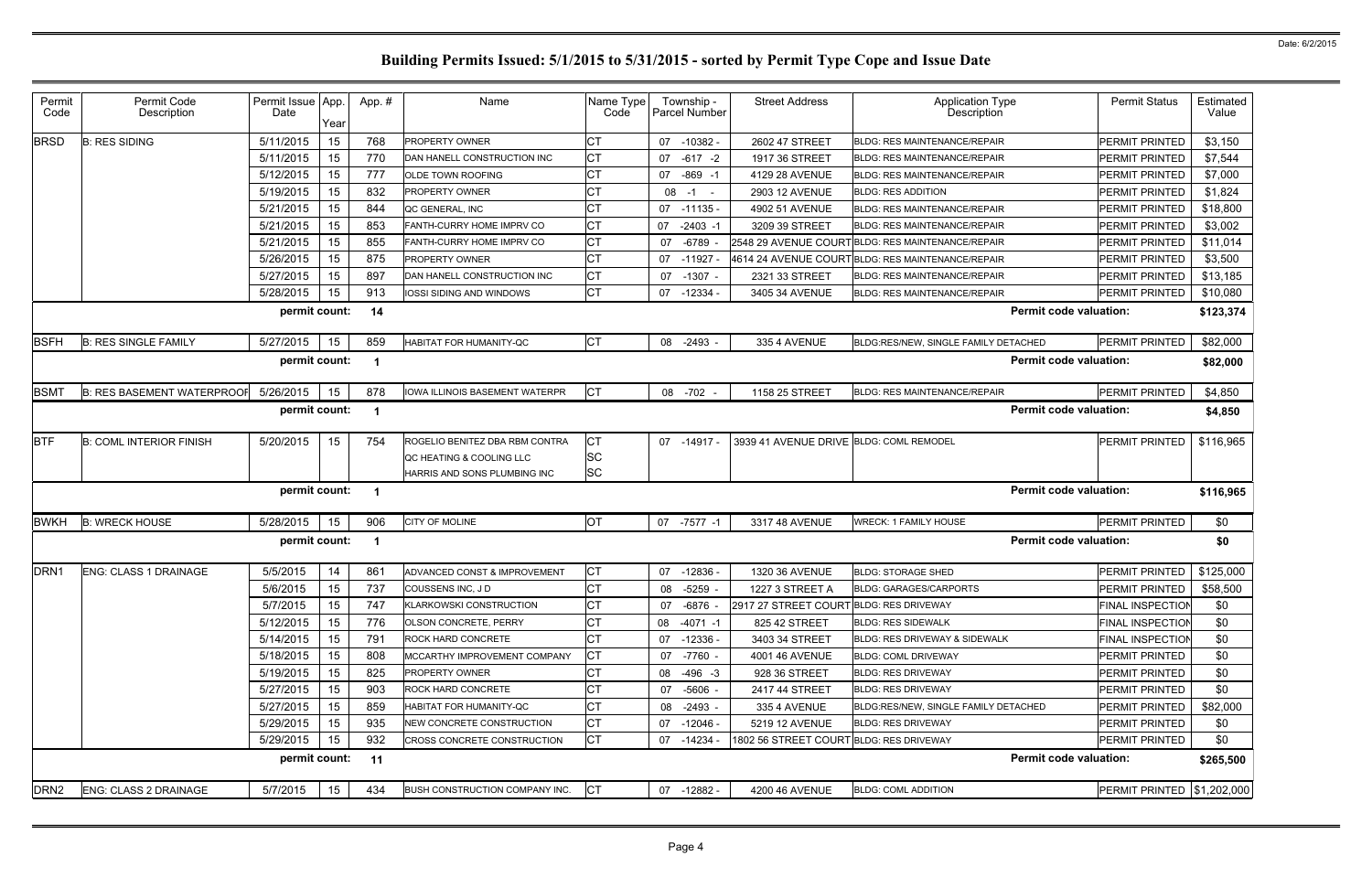| Permit<br>Code | Permit Code<br>Description | Permit Issue App.<br>Date | Year | App.#                | Name                                  | Name Type<br>Code | Township -<br>Parcel Number | <b>Street Address</b>                   | <b>Application Type</b><br>Description             | <b>Permit Status</b>    | Estimated<br>Value |
|----------------|----------------------------|---------------------------|------|----------------------|---------------------------------------|-------------------|-----------------------------|-----------------------------------------|----------------------------------------------------|-------------------------|--------------------|
|                |                            | permit count:             |      | $\blacktriangleleft$ |                                       |                   |                             |                                         | <b>Permit code valuation:</b>                      |                         | \$1,202,000        |
| EC             | E: COML ELECTRICAL         | 5/4/2015                  | 15   | 716                  | SENECA COMPANIES INC.                 | <b>CT</b>         | 08 -4723 -                  | 3635 4 AVENUE                           | ELEC: WIRING, MISC                                 | <b>FINAL INSPECTION</b> | \$0                |
|                |                            | 5/12/2015                 | 15   | 350                  | <b>RED BOX DESIGN INC</b>             | СT                | 08 -6431 -                  | 1630 7 STREET                           | <b>BLDG: COML REMODEL</b>                          | PERMIT PRINTED          | \$269,460          |
|                |                            |                           |      |                      | MAHIEU ELECTRIC CO INC                | <b>SC</b>         |                             |                                         |                                                    |                         |                    |
|                |                            |                           |      |                      | PETERSON PLUMBING AND HEATING         | <b>SC</b>         |                             |                                         |                                                    |                         |                    |
|                |                            |                           |      |                      | DOUG'S HEATING & AIR COND             | <b>SC</b>         |                             |                                         |                                                    |                         |                    |
|                |                            |                           |      |                      | MAHIEU ELECTRIC CO INC                | <b>SC</b>         |                             |                                         |                                                    |                         |                    |
|                |                            | 5/14/2015                 | 15   | 551                  | SURE FRAME CONSTRUCTION INC           | Iст               | 07 -8593                    | 3735 23 AVENUE                          | <b>BLDG: COML INTERIOR FINISH</b>                  | PERMIT PRINTED          | \$40,700           |
|                |                            |                           |      |                      | <b>QUAD CITY PLUMBING</b>             | <b>SC</b>         |                             |                                         |                                                    |                         |                    |
|                |                            |                           |      |                      | ELITE ELECTRIC                        | <b>SC</b>         |                             |                                         |                                                    |                         |                    |
|                |                            | 5/18/2015                 | 15   | 329                  | <b>EMERY CONSTRUCTION</b>             | СT                | $07 - 13023$                | 2100 52 AVENUE                          | <b>BLDG: COML ADDITION</b>                         | PERMIT PRINTED          | \$91,520           |
|                |                            |                           |      |                      | MIDWEST CLIMATE SOLUTIONS             | <b>SC</b>         |                             |                                         |                                                    |                         |                    |
|                |                            |                           |      |                      | ADVANTAGE ELCTRL SERVICES INC         | <b>SC</b>         |                             |                                         |                                                    |                         |                    |
|                |                            | 5/21/2015                 | 15   | 736                  | <b>BUILD TO SUIT INC</b>              | СT                | 08 -176 -                   | <b>106 19 AVENUE</b>                    | <b>BLDG: COML REMODEL</b>                          | PERMIT PRINTED          | \$65,000           |
|                |                            |                           |      |                      | <b>HORNBUCKLE HEATING &amp; AC</b>    | <b>SC</b>         |                             |                                         |                                                    |                         |                    |
|                |                            |                           |      |                      | TRI-CITY ELECTRIC COMPANY             | <b>SC</b>         |                             |                                         |                                                    |                         |                    |
|                |                            | 5/29/2015                 | 15   | 328                  | <b>BUSH CONSTRUCTION COMPANY INC.</b> | <b>CT</b>         | 07 -12882 -                 | 4200 46 AVENUE                          | <b>BLDG: COML REMODEL</b>                          | PERMIT PRINTED          | \$675,650          |
|                |                            |                           |      |                      | <b>BRADY COMPANY J.L.</b>             | <b>SC</b>         |                             |                                         |                                                    |                         |                    |
|                |                            |                           |      |                      | <b>BRADY COMPANY, JL</b>              | <b>SC</b>         |                             |                                         |                                                    |                         |                    |
|                |                            |                           |      |                      | KOEHLER ELECTRIC INC, J W             | <b>SC</b>         |                             |                                         |                                                    |                         |                    |
|                |                            | permit count:             |      | 6                    |                                       |                   |                             |                                         | <b>Permit code valuation:</b>                      |                         | \$1,142,330        |
| <b>ENA</b>     | <b>B: RES SIDEWALK</b>     | 5/6/2015                  | 15   | 743                  | ACKERLAND CONSTRUCTION, JOSHUA        | Iст               | 08 -7204 -5                 | 417 37 STREET                           | <b>BLDG: RES SIDEWALK</b>                          | <b>FINAL INSPECTION</b> | \$800              |
|                |                            | 5/13/2015                 | 15   | 785                  | <b>KE FLATWORK INC</b>                | СT                | 07 -14705 -                 |                                         | 3705 72 STREET COURT BLDG: RES DRIVEWAY & SIDEWALK | PERMIT PRINTED          | \$0                |
|                |                            | 5/14/2015                 | 15   | 791                  | ROCK HARD CONCRETE                    | <b>CT</b>         | 07 -12336 -                 | 3403 34 STREET                          | BLDG: RES DRIVEWAY & SIDEWALK                      | <b>PERMIT PRINTED</b>   | \$0                |
|                |                            | permit count:             |      | 3                    |                                       |                   |                             |                                         | <b>Permit code valuation:</b>                      |                         | \$800              |
| ENB            | <b>B: RES DRIVEWAY</b>     | 5/7/2015                  | 15   | 747                  | <b>KLARKOWSKI CONSTRUCTION</b>        | <b>CT</b>         | 07 -6876 -                  | 2917 27 STREET COURT BLDG: RES DRIVEWAY |                                                    | <b>FINAL INSPECTION</b> | \$0                |
|                |                            | 5/13/2015                 | 15   | 785                  | <b>KE FLATWORK INC</b>                | <b>CT</b>         | 07 -14705 -                 |                                         | 3705 72 STREET COURT BLDG: RES DRIVEWAY & SIDEWALK | <b>PERMIT PRINTED</b>   | \$0                |
|                |                            | 5/14/2015                 | 15   | 791                  | ROCK HARD CONCRETE                    | <b>CT</b>         | 07 -12336 -                 | 3403 34 STREET                          | BLDG: RES DRIVEWAY & SIDEWALK                      | <b>PERMIT PRINTED</b>   | \$0                |
|                |                            | 5/26/2015                 | 15   | 887                  | FRY CORPORATION, JEFF R               | СT                | 08 -496 -3                  | 928 36 STREET                           | <b>BLDG: RES DRIVEWAY</b>                          | <b>PERMIT PRINTED</b>   | \$0                |
|                |                            | 5/27/2015                 | 15   | 903                  | <b>ROCK HARD CONCRETE</b>             | <b>CT</b>         | 07 -5606 -                  | 2417 44 STREET                          | <b>BLDG: RES DRIVEWAY</b>                          | <b>PERMIT PRINTED</b>   | \$0                |
|                |                            | 5/29/2015                 | 15   | 930                  | LAYER BROS CONSTRUCTION INC           | СT                | 07 -14086 -                 | RCHARD HILL BOULEVA BLDG: RES DRIVEWAY  |                                                    | <b>PERMIT PRINTED</b>   | \$0                |
|                |                            | 5/29/2015                 | 15   | 932                  | <b>CROSS CONCRETE CONSTRUCTION</b>    | IСТ               | 07 -14234 -                 | 1802 56 STREET COURT BLDG: RES DRIVEWAY |                                                    | PERMIT PRINTED          | \$0                |
|                |                            | permit count:             |      | $\overline{7}$       |                                       |                   |                             |                                         | <b>Permit code valuation:</b>                      |                         | \$0                |
| <b>END</b>     | <b>B: COML DRIVEWAY</b>    | 5/18/2015                 | 15   | 808                  | MCCARTHY IMPROVEMENT COMPANY          | <b>ICT</b>        | 07 -7760 -                  | 4001 46 AVENUE                          | <b>BLDG: COML DRIVEWAY</b>                         | <b>PERMIT PRINTED</b>   | \$0                |
|                |                            | 5/20/2015                 | -14  | 3022                 | BUSH CONSTRUCTION COMPANY INC.        | <b>CT</b>         | 07 -78 -A                   | 3605 26 AVENUE                          | BLDG:RES/NEW, 5+ FAMILY DWELLING                   | PERMIT PRINTED          | \$702,600          |
|                |                            |                           |      |                      | ROCK RIVER ELECTRIC, INC              | <b>ISC</b>        |                             |                                         |                                                    |                         |                    |
|                |                            |                           |      |                      | ROCK RIVER ELECTRIC, INC              | <b>SC</b>         |                             |                                         |                                                    |                         |                    |
|                |                            |                           |      |                      | <b>CRAWFORD HEATING &amp; COOLING</b> | <b>SC</b>         |                             |                                         |                                                    |                         |                    |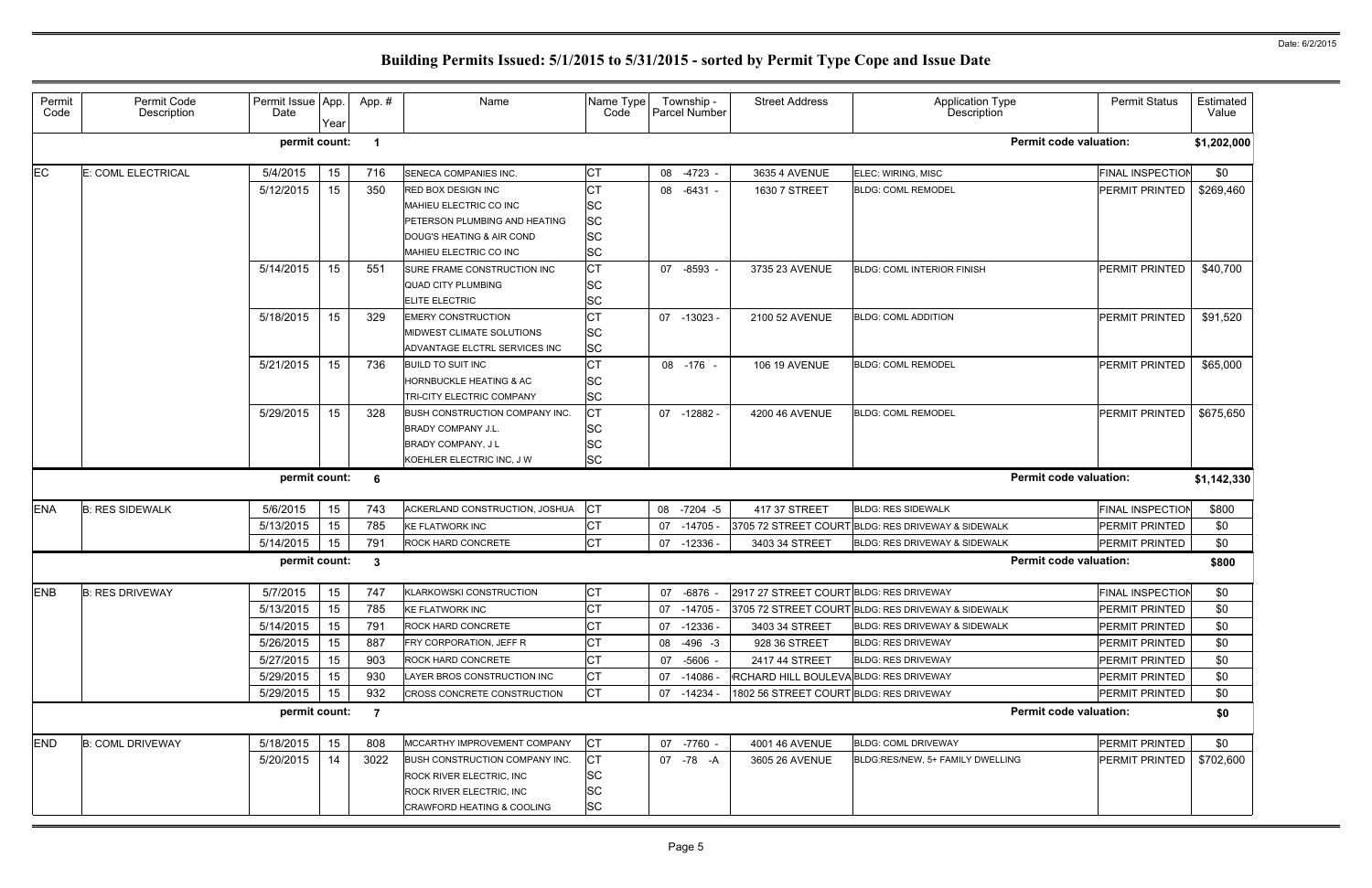|                |                            |                           |      |              |                                       |                   |    |                             | <b>Street Address</b>                  |                                                           |                         |                    |
|----------------|----------------------------|---------------------------|------|--------------|---------------------------------------|-------------------|----|-----------------------------|----------------------------------------|-----------------------------------------------------------|-------------------------|--------------------|
| Permit<br>Code | Permit Code<br>Description | Permit Issue App.<br>Date | Year | App.#        | Name                                  | Name Type<br>Code |    | Township -<br>Parcel Number |                                        | <b>Application Type</b><br><b>Description</b>             | <b>Permit Status</b>    | Estimated<br>Value |
| <b>END</b>     | <b>B: COML DRIVEWAY</b>    | 5/20/2015                 | 14   | 3022         | <b>CRAWFORD COMPANY</b>               | <b>SC</b>         |    | 07 - 78 - A                 | 3605 26 AVENUE                         | BLDG:RES/NEW, 5+ FAMILY DWELLING                          | PERMIT PRINTED          | \$702,600          |
|                |                            |                           |      |              | ANDERSON COMMERCIAL CONCRETE          | <b>SC</b>         |    |                             |                                        |                                                           |                         |                    |
|                |                            | permit count:             |      | $\mathbf{2}$ |                                       |                   |    |                             |                                        | <b>Permit code valuation:</b>                             |                         | \$702,600          |
| <b>ENF</b>     | ENG: MISC WORK ON R.O.W.   | 5/29/2015                 | 14   | 2302         | PROPERTY OWNER                        | <b>CT</b>         |    | 08 -1031 -                  | 529 5 AVENUE                           | BLDG:RES/NEW, SINGLE FAMILY DETACHED                      | PERMIT PRINTED          | \$70,000           |
|                |                            |                           |      |              | KOEHLER ELECTRIC INC, J W             | <b>SC</b>         |    |                             |                                        |                                                           |                         |                    |
|                |                            |                           |      |              | JACKSON M.L. QUALITY PLUMBING         | <b>SC</b>         |    |                             |                                        |                                                           |                         |                    |
|                |                            |                           |      |              | <b>HOME HEATING &amp; A/C</b>         | <b>SC</b>         |    |                             |                                        |                                                           |                         |                    |
|                |                            |                           |      |              | CARTER CHRISLYNN CORPORATION          | <b>SC</b>         |    |                             |                                        |                                                           |                         |                    |
|                |                            |                           |      |              | <b>RIVER BEND PLUMBING SERVICES L</b> | <b>SC</b>         |    |                             |                                        |                                                           |                         |                    |
|                |                            | permit count:             |      | - 1          |                                       |                   |    |                             |                                        | <b>Permit code valuation:</b>                             |                         | \$70,000           |
| <b>ER</b>      | <b>E: RES ELECTRICAL</b>   | 5/1/2015                  | 15   | 702          | <b>CULLEN ELECTRIC SERVICE</b>        | <b>CT</b>         | 07 | $-336 - 39$                 | 4212 39 STREET                         | ELEC: TEMPORARY SERVICE                                   | <b>FINAL INSPECTION</b> | \$0                |
|                |                            | 5/4/2015                  | 15   | 436          | <b>PROPERTY OWNER</b>                 | <b>CT</b>         | 07 | $-5365 -$                   | 3301 53 STREET                         | <b>BLDG: RES REMODEL</b>                                  | PERMIT PRINTED          | \$24,000           |
|                |                            | 5/4/2015                  | 15   | 708          | THADDEUS H ELECTRIC INC               | <b>CT</b>         |    | 08 -4132                    | 1721 14 AVENUE                         | ELEC: REPAIR                                              | <b>PERMIT PRINTED</b>   | \$0                |
|                |                            | 5/5/2015                  | 15   | 727          | SUMMIT ELECTRIC LLC                   | <b>CT</b>         |    | 08 -1652 -1                 | <b>1608 8 AVENUE</b>                   | <b>ELEC: REWIRE</b>                                       | PERMIT PRINTED          | \$0                |
|                |                            | 5/11/2015                 | 14   | 2790         | <b>DEFINITIVE BUILDERS INC</b>        | <b>CT</b>         |    | 07 -14815 -                 | 7308 35 AVENUE                         | BLDG:RES/NEW, SINGLE FAMILY DETACHED                      | <b>FINAL INSPECTION</b> | \$223,600          |
|                |                            |                           |      |              | <b>QUINN ELECTRIC</b>                 | <b>SC</b>         |    |                             |                                        |                                                           |                         |                    |
|                |                            |                           |      |              | <b>BRADY COMPANY J.L.</b>             | <b>SC</b>         |    |                             |                                        |                                                           |                         |                    |
|                |                            |                           |      |              | <b>BRADY COMPANY, JL</b>              | <b>SC</b>         |    |                             |                                        |                                                           |                         |                    |
|                |                            | 5/11/2015                 | 15   | 725          | <b>PROPERTY OWNER</b>                 | <b>CT</b>         |    | 08 -5105 -                  | 2520 15 AVENUE                         | <b>BLDG: RES REMODEL</b>                                  | PERMIT PRINTED          | \$3,600            |
|                |                            |                           |      |              | TRI-CITY ELECTRIC COMPANY             | <b>SC</b>         |    |                             |                                        |                                                           |                         |                    |
|                |                            | 5/11/2015                 | 15   | 740          | WOOD HOME RENOVATIONS                 | <b>CT</b>         |    | 08 -6184 -                  | 4121 8 AVENUE                          | <b>BLDG: RES REMODEL</b>                                  | <b>PERMIT PRINTED</b>   | \$9,700            |
|                |                            |                           |      |              | PIPECO INC                            | <b>SC</b>         |    |                             |                                        |                                                           |                         |                    |
|                |                            | 5/12/2015                 | 15   | 782          | MAHIEU ELECTRIC CO INC                | <b>CT</b>         |    | 07 -12467 -                 | 2525 32 STREET                         | ELEC: WIRING, MISC                                        | <b>FINAL INSPECTION</b> | \$0                |
|                |                            | 5/12/2015                 | 15   | 225          | TAYMAK CONSTRUCTION                   | <b>CT</b>         |    | 08 -2543 -1                 | 1915 12 STREET                         | <b>BLDG: RES REMODEL</b>                                  | PERMIT PRINTED          | \$7,700            |
|                |                            |                           |      |              | TRINITY ELECTRIC                      | <b>SC</b>         |    |                             |                                        |                                                           |                         |                    |
|                |                            | 5/13/2015                 | 15   | 643          | <b>TRAPKUS BUILD</b>                  | <b>CT</b>         |    | 07 -10997 -                 |                                        | 3709 39 STREET COURT BLDG:RES/NEW, SINGLE FAMILY DETACHED | PERMIT PRINTED          | \$260,000          |
|                |                            |                           |      |              | <b>BAGBY PLUMBING SERVICE</b>         | SC                |    |                             |                                        |                                                           |                         |                    |
|                |                            |                           |      |              | <b>BAGBY PLUMBING SERVICE</b>         | <b>SC</b>         |    |                             |                                        |                                                           |                         |                    |
|                |                            |                           |      |              | <b>CAMPBELL ELECTRIC</b>              | <b>SC</b>         |    |                             |                                        |                                                           |                         |                    |
|                |                            | 5/18/2015                 | 15   | 780          | BETTENDORF HOME REPAIR                | <b>CT</b>         |    | 08 -3370 -                  | <b>2615 15 AVENUE</b>                  | <b>BLDG: RES REMODEL</b>                                  | PERMIT PRINTED          | \$27,899           |
|                |                            |                           |      |              | AMERICAN ELECTRIC INC                 | <b>SC</b>         |    |                             |                                        |                                                           |                         |                    |
|                |                            |                           |      |              | PETERSEN PLUMBING AND HEATING         | <b>SC</b>         |    |                             |                                        |                                                           |                         |                    |
|                |                            | 5/20/2015                 | 15   | 836          | <b>PROPERTY OWNER</b>                 | <b>CT</b>         |    | 08 -2180 -                  | 440 40 STREET                          | ELEC: SERVICE                                             | <b>PERMIT PRINTED</b>   | \$0                |
|                |                            | 5/20/2015                 | 15   | 837          | ELECTRIC DOCTOR SERVICE LLC           | <b>CT</b>         |    | 08 -6461 -15                | 3210 15 STREET A                       | ELEC: SERVICE                                             | <b>PERMIT PRINTED</b>   | \$0                |
|                |                            | 5/21/2015                 | 15   | 851          | MAHIEU ELECTRIC CO INC                | <b>CT</b>         | 07 | -6592 -                     | 3630 15 AVENUE COURTELEC: WIRING, MISC |                                                           | <b>FINAL INSPECTION</b> | \$0                |
|                |                            | 5/22/2015                 | 15   | 631          | LANDEROS AND SONS CONSTRUCTION        | <b>ICT</b>        |    | 07 -6481 -                  |                                        | 3800 10 AVENUE COURT BLDG: RES MAINTENANCE/REPAIR         | <b>FINAL INSPECTION</b> | \$1,900            |
|                |                            |                           |      |              | <b>_ &amp; L ELECTRIC INC</b>         | <b>SC</b>         |    |                             |                                        |                                                           |                         |                    |
|                |                            | 5/22/2015                 | 15   | 867          | L & L ELECTRIC INC                    | <b>CT</b>         |    | 08 -3478 -                  | 2535 13 STREET                         | ELEC: SERVICE                                             | PERMIT PRINTED          | \$0                |
|                |                            | 5/27/2015                 | 15   | 891          | ELECTRIC DOCTOR SERVICE LLC           | <b>CT</b>         |    | 08 -8601 -1                 | 3531 9 AVENUE COURT ELEC: WIRING, MISC |                                                           | <b>PERMIT PRINTED</b>   | \$0                |
|                |                            | 5/28/2015                 | 15   | 908          | ELECTRIC DOCTOR SERVICE LLC           | <b>CT</b>         |    | 07 -1546 -                  | 2520 32 STREET                         | ELEC: WIRING, MISC                                        | PERMIT PRINTED          | \$0                |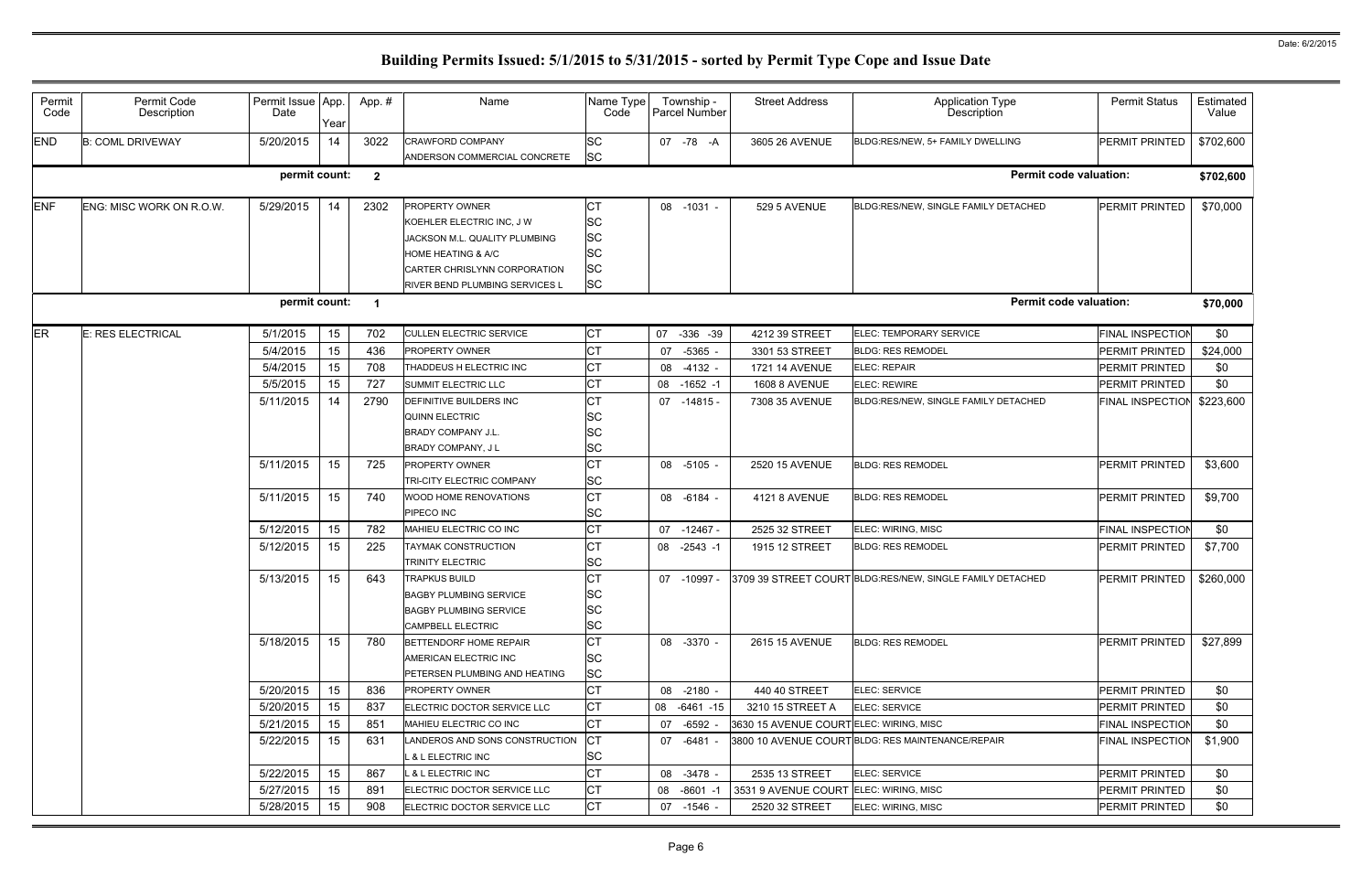| Permit<br>Code   | Permit Code<br>Description    | Permit Issue App.<br>Date | Year | App.#          | Name                                                                                                                                 | Name Type<br>Code                                             | Township -<br>Parcel Number | <b>Street Address</b>                   | <b>Application Type</b><br><b>Description</b> | <b>Permit Status</b>        | Estimated<br>Value |
|------------------|-------------------------------|---------------------------|------|----------------|--------------------------------------------------------------------------------------------------------------------------------------|---------------------------------------------------------------|-----------------------------|-----------------------------------------|-----------------------------------------------|-----------------------------|--------------------|
| <b>ER</b>        | E: RES ELECTRICAL             | 5/28/2015                 | 15   | 909            | THADDEUS H ELECTRIC INC                                                                                                              | <b>CT</b>                                                     | 08 -120 -                   | 1224 18 STREET                          | ELEC: REWIRE                                  | PERMIT PRINTED              | \$0                |
|                  |                               | 5/29/2015                 | 15   | 920            | TRI-CITY ELECTRIC COMPANY                                                                                                            | <b>CT</b>                                                     | 07 -14305 -                 | 3410 79 STREET                          | ELEC: REPAIR                                  | PERMIT PRINTED              | \$0                |
|                  |                               | 5/29/2015                 | 15   | 921            | ELECTRIC DOCTOR SERVICE LLC                                                                                                          | <b>CT</b>                                                     | 08 -3712 -                  | <b>2819 9 AVENUE</b>                    | ELEC: SERVICE                                 | FINAL INSPECTION            | \$0                |
|                  |                               | permit count:             |      | 21             |                                                                                                                                      |                                                               |                             |                                         | <b>Permit code valuation:</b>                 |                             | \$558,399          |
| ERM <sub>6</sub> | E: RES ELCT MTR RECNCT (6 MO) | 5/11/2015                 | 15   | 774            | <b>HANSSEN ELECTRIC</b>                                                                                                              | <b>CT</b>                                                     | 08 -3207 -                  | 1712 3 STREET                           | ELCT: ELCT MTR RECONNCT AFTER 6 MONTHS        | <b>FINAL INSPECTION</b>     | \$0                |
|                  |                               | 5/18/2015                 | 15   | 807            | HANSSEN ELECTRIC                                                                                                                     | Iст                                                           | 08 -3909 -                  | 1804 14 AVENUE                          | ELCT: ELCT MTR RECONNCT AFTER 6 MONTHS        | PERMIT PRINTED              | \$0                |
|                  |                               | permit count:             |      | $\overline{2}$ |                                                                                                                                      |                                                               |                             |                                         | <b>Permit code valuation:</b>                 |                             | \$0                |
| <b>EZC</b>       | E: EZ/COML, ELECTRICAL        | 5/12/2015                 | 15   | 663            | <b>SCOTT HANCOCK</b><br>ALLISON PLUMBING AND HEATING<br>SUMMIT ELECTRIC LLC                                                          | <b>CT</b><br><b>SC</b><br><b>SC</b>                           | 08 -5436 -                  | 1529 3 AVENUE A                         | <b>BLDG: COML REMODEL</b>                     | PERMIT PRINTED              | \$15,000           |
|                  |                               | 5/12/2015                 | 15   | 781            | SUMMIT ELECTRIC LLC                                                                                                                  | <b>CT</b>                                                     | 08 -5436 -                  | 313 16 STREET                           | ELEC: REMODEL                                 | <b>PERMIT PRINTED</b>       | \$0                |
|                  |                               | 5/29/2015                 | 13   | 2225           | <b>RYAN COMPANIES US INC</b><br>AHERN FIRE PROTECTION<br>KOEHLER ELECTRIC INC, J W<br>RYAN & ASSOCIATES INC                          | Iст<br><b>SC</b><br><b>SC</b><br><b>SC</b>                    | 08 -8272 -                  | 400 19 STREET                           | <b>BLDG: COML REMODEL</b>                     | PERMIT PRINTED              | *##########        |
|                  |                               | permit count:             |      | $\mathbf{3}$   |                                                                                                                                      |                                                               |                             |                                         | <b>Permit code valuation:</b>                 |                             | \$12,481,538       |
| <b>MC</b>        | M: COML MECHANICAL            | 5/1/2015                  | 15   | 337            | <b>BURNS &amp; MCDONNELL ENGINEERING</b><br>TRI-CITY ELECTRIC COMPANY<br><b>ERICKSON PLUMBING</b><br><b>BRADY COMPANY, JL</b>        | <b>CT</b><br><b>SC</b><br><b>SC</b><br><b>SC</b>              | $07 - 14410 -$              | 750 42 AVENUE DRIVE BLDG: COML REMODEL  |                                               | <b>PERMIT PRINTED</b>       | \$491,870          |
|                  |                               | 5/1/2015                  | 15   | 700            | JOHNSON HEATING & A/C INC                                                                                                            | Iст                                                           | 08<br>$-1257 -$             | 712 16 STREET                           | HTG: FURNACE/AC, NEW                          | PERMIT PRINTED              | \$0                |
|                  |                               | 5/4/2015                  | 15   | 720            | DOUG'S HEATING & AIR COND                                                                                                            | <b>CT</b>                                                     | $-12701$<br>07              | 1450 41 STREET                          | HTG: FURNACE/AC, REPLACE                      | PERMIT PRINTED              | \$0                |
|                  |                               | 5/8/2015                  | 15   | 762            | JOHNSON HEATING & A/C INC                                                                                                            | <b>CT</b>                                                     | 07<br>$-13011 -$            | 1601 52 AVENUE                          | HTG: FURNACE/AC, REPLACE                      | PERMIT PRINTED              | \$0                |
|                  |                               | 5/8/2015                  | 15   | 756            | BRADY COMPANY, J L                                                                                                                   | <b>CT</b>                                                     | $-3956$ -<br>08             | 2822 16 STREET                          | HTG: FURNACE/AC, REPLACE                      | PERMIT PRINTED              | \$0                |
|                  |                               | 5/8/2015                  | 15   | 350            | RED BOX DESIGN INC<br>MAHIEU ELECTRIC CO INC<br>PETERSON PLUMBING AND HEATING<br>DOUG'S HEATING & AIR COND<br>MAHIEU ELECTRIC CO INC | <b>CT</b><br><b>SC</b><br><b>SC</b><br><b>SC</b><br><b>SC</b> | $-6431 -$<br>08             | 1630 7 STREET                           | <b>BLDG: COML REMODEL</b>                     | PERMIT PRINTED              | \$269,460          |
|                  |                               | 5/26/2015                 | 15   | 754            | ROGELIO BENITEZ DBA RBM CONTRA<br>QC HEATING & COOLING LLC<br>HARRIS AND SONS PLUMBING INC                                           | <b>CT</b><br><b>SC</b><br><b>SC</b>                           | 07 -14917 -                 | 3939 41 AVENUE DRIVE BLDG: COML REMODEL |                                               | PERMIT PRINTED              | \$116,965          |
|                  |                               | 5/29/2015                 | 15   | 926            | JOHNSON HEATING & A/C INC                                                                                                            | Iст                                                           | 08 -8703 -                  | <b>1414 7 STREET</b>                    | HTG: FURNACE/AC, REPLACE                      | PERMIT PRINTED              | \$0                |
|                  |                               | permit count:             |      | 8              |                                                                                                                                      |                                                               |                             |                                         | <b>Permit code valuation:</b>                 |                             | \$878,295          |
| <b>MEZC</b>      | M: EZ/COML, MECHANICAL        | 5/4/2015                  | 15   | 344            | <b>ESTES CONSTRUCTION</b><br>NORTHWEST MECHANICAL<br>NORTHWEST MECHANICAL INC<br>NORTHWEST MECHANICAL                                | <b>CT</b><br><b>SC</b><br><b>SC</b><br><b>SC</b>              | 08 -328 -C                  | 1201 RIVER DRIVE                        | <b>BLDG: COML ADDITION</b>                    | PERMIT PRINTED \\$1,830,737 |                    |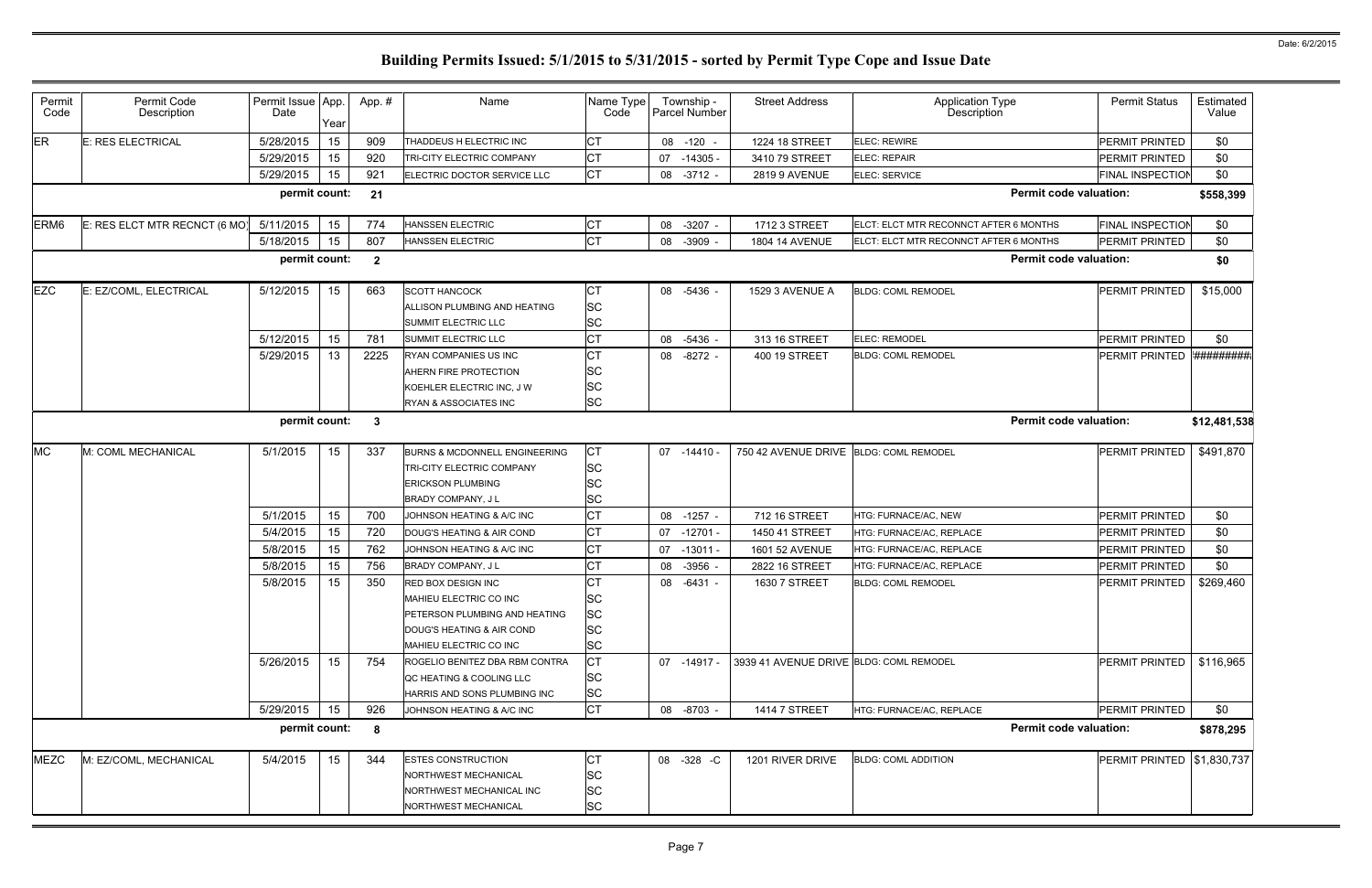| Permit<br>Code | Permit Code<br>Description | Permit Issue App.<br>Date | Year | App.# | Name                                                                                                                                                                        | Name Type<br>Code                                                          |    | Township -<br>Parcel Number | <b>Street Address</b> | <b>Application Type</b><br>Description                    | <b>Permit Status</b>    | Estimated<br>Value |
|----------------|----------------------------|---------------------------|------|-------|-----------------------------------------------------------------------------------------------------------------------------------------------------------------------------|----------------------------------------------------------------------------|----|-----------------------------|-----------------------|-----------------------------------------------------------|-------------------------|--------------------|
|                |                            | permit count:             |      |       |                                                                                                                                                                             |                                                                            |    |                             |                       | <b>Permit code valuation:</b>                             |                         | \$1,830,737        |
| <b>MR</b>      | M: RES MECHANICAL          | 5/1/2015                  | 15   | 303   | <b>DEFINITIVE BUILDERS INC</b><br>PETERSON PLUMBING AND HEATING<br><b>QUINN ELECTRIC</b><br><b>BRADY COMPANY, JL</b>                                                        | <b>CT</b><br><b>SC</b><br><b>SC</b><br><b>SC</b>                           |    | 07 -14812 -                 | 7322 35 AVENUE        | BLDG:RES/NEW, SINGLE FAMILY DETACHED                      | PERMIT PRINTED          | \$232,270          |
|                |                            | 5/1/2015                  | 15   | 699   | BRADY COMPANY, J L                                                                                                                                                          | <b>CT</b>                                                                  | 08 | $-6196 -$                   | 550 43 STREET         | HTG: BOILER/FURNACE, REPLACE                              | PERMIT PRINTED          | \$0                |
|                |                            | 5/4/2015                  | 15   | 717   | <b>FREED HEATING &amp; AC</b>                                                                                                                                               | <b>CT</b>                                                                  |    | 07 -5003 -                  | 4006 26 STREET        | HTG: AIR CONDITIONING, REPLACE                            | PERMIT PRINTED          | \$0                |
|                |                            | 5/4/2015                  | 14   | 2302  | PROPERTY OWNER<br>KOEHLER ELECTRIC INC, J W<br>JACKSON M.L. QUALITY PLUMBING<br>HOME HEATING & A/C<br>CARTER CHRISLYNN CORPORATION<br><b>RIVER BEND PLUMBING SERVICES L</b> | <b>CT</b><br><b>SC</b><br><b>SC</b><br><b>SC</b><br><b>SC</b><br><b>SC</b> |    | 08 -1031 -                  | 529 5 AVENUE          | BLDG:RES/NEW, SINGLE FAMILY DETACHED                      | PERMIT PRINTED          | \$70,000           |
|                |                            | 5/4/2015                  | 15   | 718   | KALE HEATING & AC                                                                                                                                                           | Iст                                                                        | 08 | $-183 - 5$                  |                       | 2314 1 STREET COURT HTG: BOILER/FURNACE, REPLACE          | PERMIT PRINTED          | \$0                |
|                |                            | 5/5/2015                  | 15   | 723   | BRADY COMPANY, J L                                                                                                                                                          | <b>CT</b>                                                                  | 08 | $-5105 -$                   | 2520 15 AVENUE        | HTG: FURNACE/AC, REPLACE                                  | PERMIT PRINTED          | \$0                |
|                |                            | 5/6/2015                  | 15   | 735   | KLAUER HEATING & AC LTD                                                                                                                                                     | Iст                                                                        | 07 | $-6592$ -                   |                       | 3630 15 AVENUE COURTHTG: AIR CONDITIONING, INSTALL        | <b>PERMIT PRINTED</b>   | \$0                |
|                |                            | 5/6/2015                  | 15   | 738   | <b>CRAWFORD HEATING &amp; COOLING</b>                                                                                                                                       | <b>CT</b>                                                                  | 08 | $-8955 -$                   | 2320 3 STREET         | HTG: BOILER/FURNACE, REPLACE                              | PERMIT PRINTED          | \$0                |
|                |                            | 5/7/2015                  | 15   | 430   | BEAVER BUILDERS INC<br><b>HANSSEN ELECTRIC</b><br>AERO PLUMBING AND HEATING<br><b>GABRILSON HEATING &amp; AC</b><br><b>FIREPLACES PLUS</b>                                  | <b>CT</b><br><b>SC</b><br><b>SC</b><br><b>SC</b><br><b>SC</b>              |    | 07 -15028 -                 |                       | 024 34 AVENUE A COUR BLDG:RES/NEW, SINGLE FAMILY DETACHED | PERMIT PRINTED          | \$203,000          |
|                |                            | 5/8/2015                  | 15   | 761   | <b>FAMILY HEATING &amp; COOLING</b>                                                                                                                                         | <b>CT</b>                                                                  |    | 07 -11237 -                 | 4826 52 AVENUE        | HTG: FURNACE/AC, REPLACE                                  | PERMIT PRINTED          | \$0                |
|                |                            | 5/8/2015                  | 15   | 484   | DODD JEFF<br><b>VENHORST PLUMBING, PAUL</b><br><b>HOME HEATING &amp; A/C</b>                                                                                                | Iст<br><b>SC</b><br><b>SC</b>                                              |    | 07 -14991 -                 | 3425 8 STREET         | <b>BLDG: RES ADDITION</b>                                 | PERMIT PRINTED          | \$80,219           |
|                |                            | 5/8/2015                  | 15   | 760   | KALE HEATING & AC                                                                                                                                                           | <b>CT</b>                                                                  |    | 08 -8907 -                  | 406 30 AVENUE         | HTG: AIR CONDITIONING, REPLACE                            | PERMIT PRINTED          | \$0                |
|                |                            | 5/11/2015                 | 15   | 773   | FIERS PLUMBING & HEATING                                                                                                                                                    | <b>CT</b>                                                                  |    | 07 -11404 -                 | 3343 56 STREET        | HTG: FURNACE/AC, REPLACE                                  | FINAL INSPECTION        | \$0                |
|                |                            | 5/11/2015                 | 15   | 772   | <b>FIERS PLUMBING &amp; HEATING</b>                                                                                                                                         | <b>CT</b>                                                                  |    | 07 -12862 -                 | 2003 44 STREET        | <b>HTG: AIR CONDITIONING, REPLACE</b>                     | PERMIT PRINTED          | \$0                |
|                |                            | 5/11/2015                 | 15   | 769   | <b>FIERS PLUMBING &amp; HEATING</b>                                                                                                                                         | <b>CT</b>                                                                  |    | 07 -13030 -3                | 3816 26 AVENUE        | HTG: AIR CONDITIONING, REPLACE                            | PERMIT PRINTED          | \$0                |
|                |                            | 5/12/2015                 | 15   | 775   | <b>BRADY COMPANY, JL</b>                                                                                                                                                    | <b>CT</b>                                                                  |    | 07 -5026 -                  | 2610 39 AVENUE        | HTG: AIR CONDITIONING, REPLACE                            | PERMIT PRINTED          | \$0                |
|                |                            | 5/13/2015                 | 15   | 787   | KALE HEATING & AC                                                                                                                                                           | <b>CT</b>                                                                  |    | 07 -6817 -                  |                       | 2536 30 AVENUE COURTHTG: AIR CONDITIONING, REPLACE        | PERMIT PRINTED          | \$0                |
|                |                            | 5/14/2015                 | 15   | 793   | <b>HEATCO SERVICE COMPANY</b>                                                                                                                                               | <b>CT</b>                                                                  |    | 08 -4511 -                  | 1710 12 STREET        | HTG: FURNACE/AC, REPLACE                                  | <b>FINAL INSPECTION</b> | \$0                |
|                |                            | 5/15/2015                 | 15   | 799   | <b>FREED HEATING &amp; AC</b>                                                                                                                                               | <b>CT</b>                                                                  |    | 07 -12189 -                 |                       | 1104 34 STREET COURT HTG: FURNACE/AC, REPLACE             | PERMIT PRINTED          | \$0                |
|                |                            | 5/15/2015                 | 15   | 803   | MAINTENANCE & MECHANICALS LLC                                                                                                                                               | <b>CT</b>                                                                  |    | 08 -2627 -                  | <b>2418 4 AVENUE</b>  | HTG: BOILER/FURNACE, REPLACE                              | <b>FINAL INSPECTION</b> | \$0                |
|                |                            | 5/18/2015                 | 15   | 812   | JOHNSON HEATING & A/C INC                                                                                                                                                   | <b>CT</b>                                                                  |    | $07 - 12117 -$              | 3610 25 STREET        | HTG: FURNACE/AC, REPLACE                                  | PERMIT PRINTED          | \$0                |
|                |                            | 5/18/2015                 | 15   | 813   | JOHNSON HEATING & A/C INC                                                                                                                                                   | <b>CT</b>                                                                  |    | 07 -12318 -                 | 3510 34 AVENUE        | HTG: AIR CONDITIONING, REPLACE                            | PERMIT PRINTED          | \$0                |
|                |                            | 5/18/2015                 | 15   | 814   | JOHNSON HEATING & A/C INC                                                                                                                                                   | Iст                                                                        |    | 07 -13347 -                 | 7 VALE COURT          | HTG: FURNACE/AC, REPLACE                                  | <b>PERMIT PRINTED</b>   | \$0                |
|                |                            | 5/18/2015                 | 15   | 811   | KALE HEATING & AC                                                                                                                                                           | <b>CT</b>                                                                  |    | 07 -13748 -                 | 3743 53 STREET        | HTG: AIR CONDITIONING, REPLACE                            | <b>PERMIT PRINTED</b>   | \$0                |
|                |                            | 5/18/2015                 | 15   | 805   | BRADY COMPANY, J L                                                                                                                                                          | <b>CT</b>                                                                  | 07 | $-2363 -$                   | 2430 30 STREET        | HTG: AIR CONDITIONING, REPLACE                            | <b>PERMIT PRINTED</b>   | \$0                |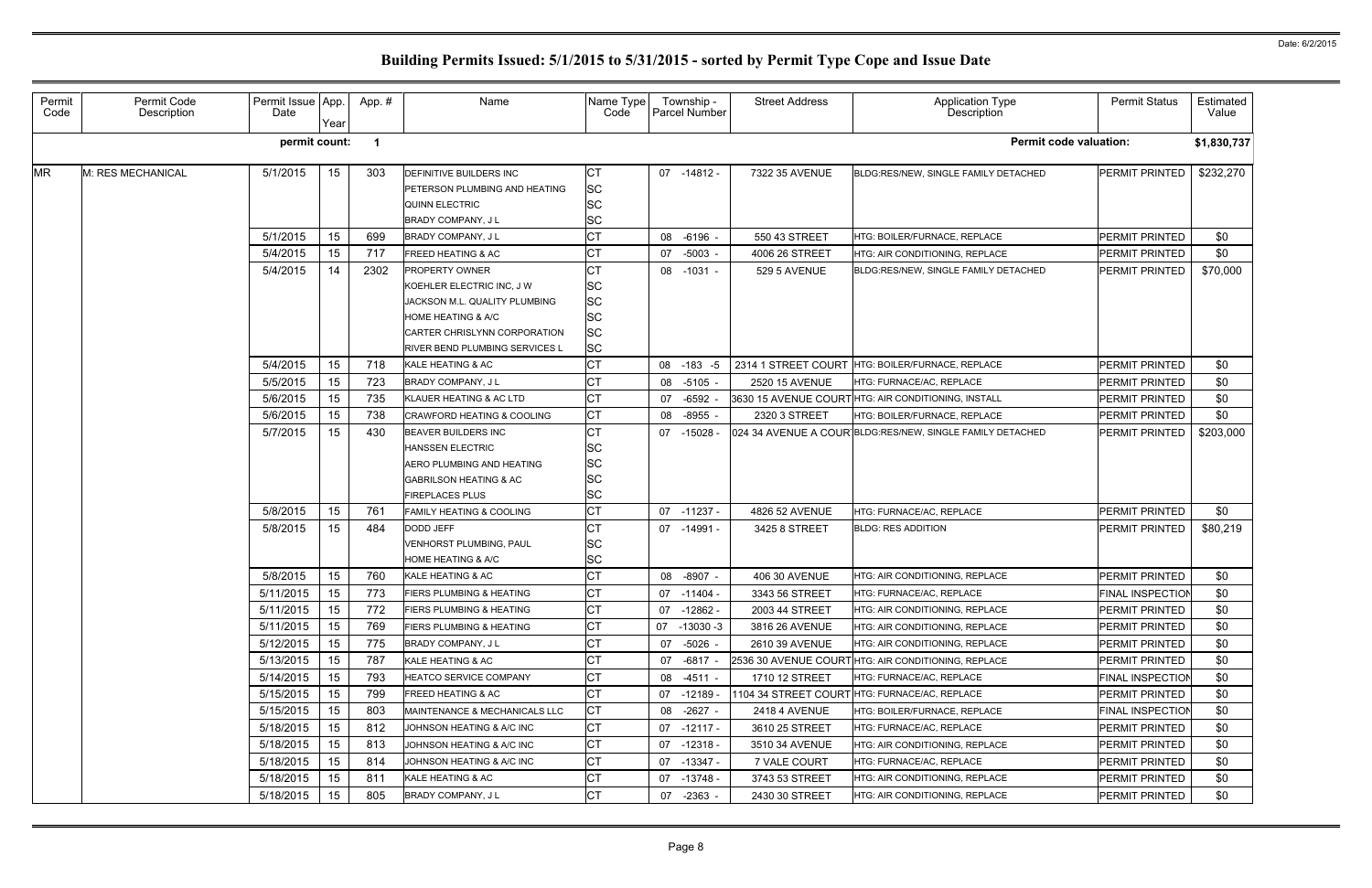| Permit<br>Code | Permit Code<br>Description | Permit Issue   App.<br>Date | Year | App.# | Name                              | Name Type<br>Code |    | Township -<br>Parcel Number | <b>Street Address</b>                | Application Type<br>Description                           | <b>Permit Status</b>    | Estimated<br>Value |
|----------------|----------------------------|-----------------------------|------|-------|-----------------------------------|-------------------|----|-----------------------------|--------------------------------------|-----------------------------------------------------------|-------------------------|--------------------|
| <b>MR</b>      | M: RES MECHANICAL          | 5/18/2015                   | 15   | 809   | KALE HEATING & AC                 | CT                |    | 08 -3290                    | 1902 24 STREET                       | HTG: FURNACE/AC, REPLACE                                  | <b>PERMIT PRINTED</b>   | \$0                |
|                |                            | 5/18/2015                   | 15   | 810   | KALE HEATING & AC                 | <b>CT</b>         |    | 08 -8976                    | 2401 3 STREET                        | HTG: BOILER/FURNACE, REPLACE                              | <b>PERMIT PRINTED</b>   | \$0                |
|                |                            | 5/19/2015                   | 15   | 821   | A1 MORRIS HEATING AND COOLING     | <b>CT</b>         |    | $07 - 12673$                | 1529 43 STREET                       | HTG: AIR CONDITIONING, REPLACE                            | <b>PERMIT PRINTED</b>   | \$0                |
|                |                            | 5/19/2015                   | 15   | 831   | <b>BRADY COMPANY, JL</b>          | <b>CT</b>         | 07 | $-359 -$                    | 3419 42 AVENUE                       | HTG: FURNACE/AC, REPLACE                                  | <b>PERMIT PRINTED</b>   | \$0                |
|                |                            | 5/19/2015                   | 15   | 820   | A1 MORRIS HEATING AND COOLING     | <b>CT</b>         |    | 08 -2913 -                  | 2415 6 AVENUE                        | HTG: BOILER/FURNACE, REPLACE                              | <b>PERMIT PRINTED</b>   | \$0                |
|                |                            | 5/19/2015                   | 15   | 822   | PRECISION AIR HTG & AC INC        | <b>CT</b>         |    | 08 -45 -B                   |                                      | 1215 24 STREET PLACE HTG: BOILER/FURNACE, REPLACE         | <b>PERMIT PRINTED</b>   | \$0                |
|                |                            | 5/19/2015                   | 15   | 819   | A1 MORRIS HEATING AND COOLING     | <b>CT</b>         |    | 08 -5781 -                  | <b>1221 7 AVENUE</b>                 | HTG: FURNACE/AC, REPLACE                                  | <b>FINAL INSPECTION</b> | \$0                |
|                |                            | 5/20/2015                   | 15   | 835   | KALE HEATING & AC                 | СT                |    | 07 -13197 -                 |                                      | 4315 27 AVENUE COURTHTG: FURNACE/AC, REPLACE              | <b>PERMIT PRINTED</b>   | \$0                |
|                |                            | 5/21/2015                   | 15   | 847   | <b>FREED HEATING &amp; AC</b>     | <b>CT</b>         |    | 08 -8966 -                  | 2510 3 STREET                        | HTG: FURNACE/AC, REPLACE                                  | <b>PERMIT PRINTED</b>   | \$0                |
|                |                            | 5/26/2015                   | 15   | 880   | <b>FREED HEATING &amp; AC</b>     | <b>CT</b>         |    | $07 - 12250$                | 2914 30 STREET                       | HTG: AIR CONDITIONING, REPLACE                            | <b>PERMIT PRINTED</b>   | \$0                |
|                |                            | 5/26/2015                   | 15   | 881   | <b>HEATCO SERVICE COMPANY</b>     | <b>CT</b>         |    | 07 -227 -B                  | 4045 36 AVENUE COURT HTG: GAS PIPING |                                                           | <b>PERMIT PRINTED</b>   | \$0                |
|                |                            | 5/26/2015                   | 15   | 879   | <b>FREED HEATING &amp; AC</b>     | <b>CT</b>         |    | 07 - 574 -                  | 3601 19 AVENUE                       | HTG: FURNACE/AC, REPLACE                                  | <b>PERMIT PRINTED</b>   | \$0                |
|                |                            | 5/26/2015                   | 15   | 882   | KALE HEATING & AC                 | СT                |    | 08 -6461 -67                | 3124 14 STREET                       | HTG: FURNACE/AC, REPLACE                                  | <b>PERMIT PRINTED</b>   | \$0                |
|                |                            | 5/26/2015                   | 15   | 883   | KALE HEATING & AC                 | <b>CT</b>         |    | 08 -9185                    |                                      | 1155 33 STREET COURT HTG: AIR CONDITIONING, REPLACE       | <b>PERMIT PRINTED</b>   | \$0                |
|                |                            | 5/27/2015                   | 15   | 890   | TOTAL MAINTENANCE INC             | <b>CT</b>         |    | 07 -13971 -                 | 3713 37 AVENUE                       | HTG: AIR CONDITIONING, REPLACE                            | <b>PERMIT PRINTED</b>   | \$0                |
|                |                            | 5/27/2015                   | 15   | 888   | KLAUER HEATING & AC LTD           | <b>CT</b>         |    | 07 -6660 -                  | 3712 13 AVENUE                       | HTG: BOILER/FURNACE, REPLACE                              | <b>PERMIT PRINTED</b>   | \$0                |
|                |                            | 5/28/2015                   | 15   | 907   | TOTAL MAINTENANCE INC             | СT                |    | 07 -13534 -                 | 3407 32 STREET                       | HTG: AIR CONDITIONING, REPLACE                            | <b>PERMIT PRINTED</b>   | \$0                |
|                |                            | 5/29/2015                   | 15   | 924   | <b>GABRILSON HEATING &amp; AC</b> | <b>CT</b>         |    | 07 -13975 -                 |                                      | 3701 38 STREET COURT HTG: FURNACE/AC, REPLACE             | <b>PERMIT PRINTED</b>   | \$0                |
|                |                            | 5/29/2015                   | 15   | 430   | BEAVER BUILDERS INC               | <b>CT</b>         |    | $07 - 15028$                |                                      | 024 34 AVENUE A COUR BLDG:RES/NEW, SINGLE FAMILY DETACHED | <b>PERMIT PRINTED</b>   | \$203,000          |
|                |                            |                             |      |       | <b>HANSSEN ELECTRIC</b>           | <b>SC</b>         |    |                             |                                      |                                                           |                         |                    |
|                |                            |                             |      |       | AERO PLUMBING AND HEATING         | <b>SC</b>         |    |                             |                                      |                                                           |                         |                    |
|                |                            |                             |      |       | GABRILSON HEATING & AC            | <b>SC</b>         |    |                             |                                      |                                                           |                         |                    |
|                |                            |                             |      |       | <b>FIREPLACES PLUS</b>            | <b>SC</b>         |    |                             |                                      |                                                           |                         |                    |
|                |                            | 5/29/2015                   | 15   | 922   | KLAUER HEATING & AC LTD           | <b>CT</b>         |    | 07 -6425                    | 1138 39 STREET                       | HTG: AIR CONDITIONING, INSTALL                            | <b>PERMIT PRINTED</b>   | \$0                |
|                |                            | 5/29/2015                   | 15   | 927   | JOHNSON HEATING & A/C INC         | <b>CT</b>         | 07 | -85 -                       | 2424 41 STREET                       | HTG: FURNACE/AC, REPLACE                                  | <b>PERMIT PRINTED</b>   | \$0                |
|                |                            | 5/29/2015                   | 15   | 925   | <b>GABRILSON HEATING &amp; AC</b> | <b>CT</b>         |    | 08 -9029 -                  | 1014 47 STREET                       | HTG: FURNACE/AC, REPLACE                                  | <b>PERMIT PRINTED</b>   | \$0                |
|                |                            | permit count:               |      | 47    |                                   |                   |    |                             |                                      | <b>Permit code valuation:</b>                             |                         | \$788,489          |
| PC             | P: COML PLUMBING           | 5/6/2015                    | 15   | 207   | POINT BUILDERS LLC                | <b>CT</b>         |    | 07 -14476 -                 | <b>1510 47 AVENUE</b>                | <b>BLDG: COML ADDITION</b>                                | <b>PERMIT PRINTED</b>   | \$716,350          |
|                |                            |                             |      |       | <b>GABRILSON HEATING &amp; AC</b> | <b>SC</b>         |    |                             |                                      |                                                           |                         |                    |
|                |                            |                             |      |       | TRI-CITY ELECTRIC COMPANY         | <b>SC</b>         |    |                             |                                      |                                                           |                         |                    |
|                |                            |                             |      |       | RYAN AND ASSOCIATES, INC          | <b>SC</b>         |    |                             |                                      |                                                           |                         |                    |
|                |                            | 5/7/2015                    | 15   | 748   | <b>KENNEY PLUMBING, BRIAN</b>     | <b>CT</b>         |    | 08 -7215 -1                 | 5402 4 AVENUE                        | PLBG: INSTALLATION, COMMERCIAL                            | <b>FINAL INSPECTION</b> | \$0                |
|                |                            | 5/8/2015                    | 15   | 551   | SURE FRAME CONSTRUCTION INC       | IСТ               |    | 07 -8593 -                  | 3735 23 AVENUE                       | <b>BLDG: COML INTERIOR FINISH</b>                         | <b>PERMIT PRINTED</b>   | \$40,700           |
|                |                            |                             |      |       | QUAD CITY PLUMBING                | <b>SC</b>         |    |                             |                                      |                                                           |                         |                    |
|                |                            |                             |      |       | ELITE ELECTRIC                    | <b>SC</b>         |    |                             |                                      |                                                           |                         |                    |
|                |                            | 5/8/2015                    | 15   | 663   | <b>SCOTT HANCOCK</b>              | <b>CT</b>         |    | 08 -5436 -                  | 1529 3 AVENUE A                      | <b>BLDG: COML REMODEL</b>                                 | PERMIT PRINTED          | \$15,000           |
|                |                            |                             |      |       | ALLISON PLUMBING AND HEATING      | <b>SC</b>         |    |                             |                                      |                                                           |                         |                    |
|                |                            |                             |      |       | SUMMIT ELECTRIC LLC               | <b>SC</b>         |    |                             |                                      |                                                           |                         |                    |
|                |                            | 5/14/2015                   | 15   | 789   | NORTHWEST MECHANICAL              | <b>CT</b>         |    | 08 -4065 -                  | 4101 4 AVENUE                        | PLBG: SEWER REPAIR                                        | PERMIT PRINTED          | \$0                |
|                |                            | 5/19/2015                   | 15   | 824   | A+ PLUMBING                       | Iст               |    | 07 -13857 -                 | 3712 35 STREET                       | <b>PLBG: SEWER REPAIR</b>                                 | <b>PERMIT PRINTED</b>   | \$0                |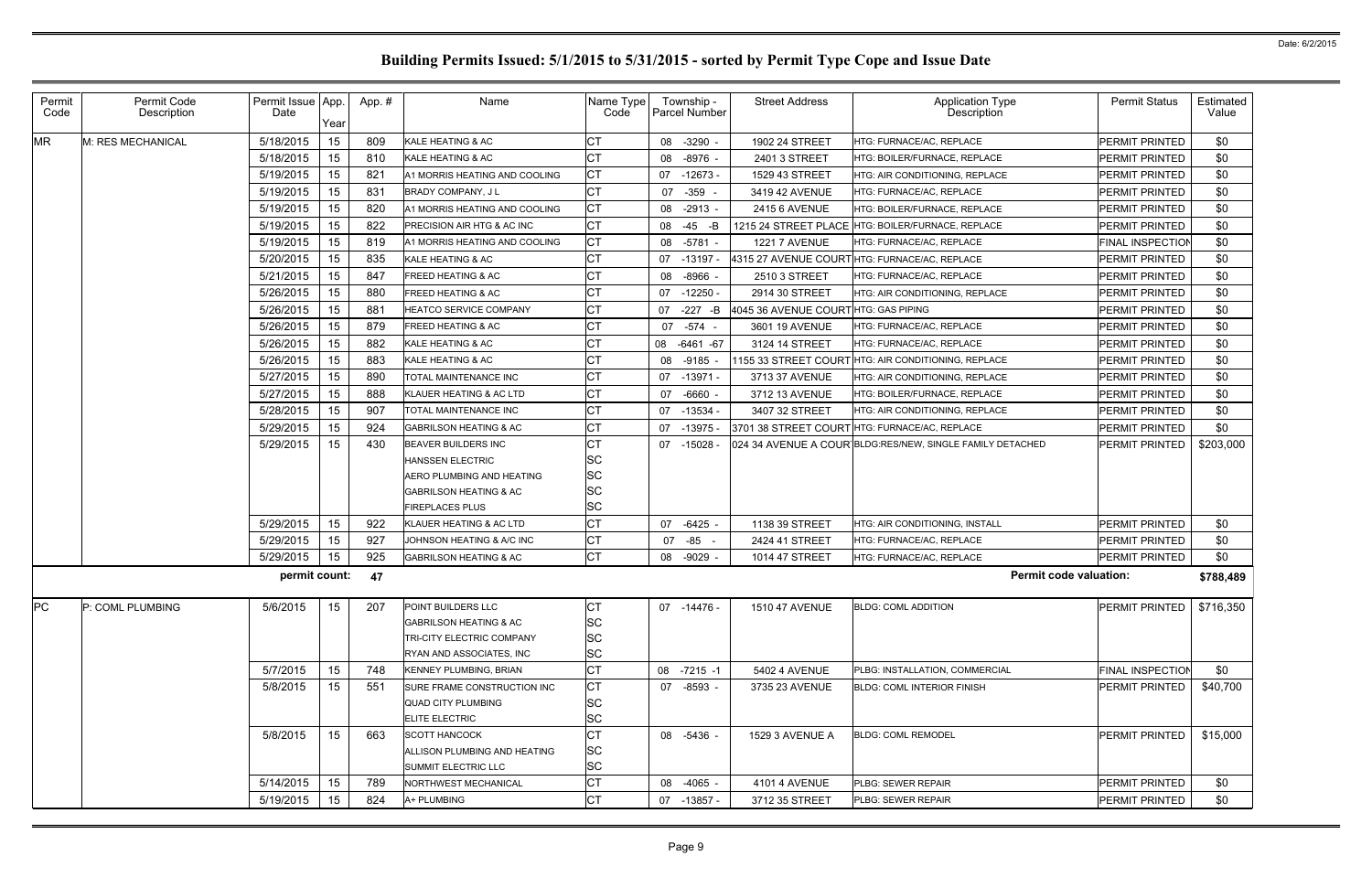| Permit           | Permit Code                  | Permit Issue App. |      | App.#                   | Name                                   | Name Type |    | Township -    | <b>Street Address</b>                   | <b>Application Type</b>               | <b>Permit Status</b>                | Estimated   |
|------------------|------------------------------|-------------------|------|-------------------------|----------------------------------------|-----------|----|---------------|-----------------------------------------|---------------------------------------|-------------------------------------|-------------|
| Code             | Description                  | Date              | Year |                         |                                        | Code      |    | Parcel Number |                                         | Description                           |                                     | Value       |
| PC               | P: COML PLUMBING             | 5/26/2015         | 15   | 871                     | ON TIME HOME MAINTENANCE&PLUMB         | <b>CT</b> |    | 08 -5498 -    | <b>1609 5 AVENUE</b>                    | PLBG: INSTALLATION, COMMERCIAL        | PERMIT PRINTED                      | \$0         |
|                  |                              | 5/27/2015         | 15   | 754                     | ROGELIO BENITEZ DBA RBM CONTRA         | <b>CT</b> |    | 07 -14917 -   | 3939 41 AVENUE DRIVE BLDG: COML REMODEL |                                       | PERMIT PRINTED                      | \$116,965   |
|                  |                              |                   |      |                         | QC HEATING & COOLING LLC               | <b>SC</b> |    |               |                                         |                                       |                                     |             |
|                  |                              |                   |      |                         | HARRIS AND SONS PLUMBING INC           | <b>SC</b> |    |               |                                         |                                       |                                     |             |
|                  |                              | 5/27/2015         | 15   | 901                     | <b>CRAWFORD COMPANY</b>                | <b>CT</b> | 08 | -5442 -       | 1510 RIVER DRIVE                        | PLBG: SEWER REPAIR                    | PERMIT PRINTED                      | \$0         |
|                  |                              | permit count:     |      | 9                       |                                        |           |    |               |                                         | <b>Permit code valuation:</b>         |                                     | \$889,015   |
| PCR <sub>6</sub> | P: RES GAS MTR RECONCT (6 MO | 5/5/2015          | 15   | 722                     | BRADY COMPANY, J L                     | <b>CT</b> | 08 | $-5105 -$     | 2520 15 AVENUE                          | HTG: GAS MTR RECONNECT AFTER 6 MONTHS | PERMIT PRINTED                      | \$0         |
|                  |                              | 5/7/2015          | 15   | 749                     | <b>BIG RIVER HEATING &amp; COOLING</b> | <b>CT</b> | 08 | $-2389$       | 433 19 AVENUE                           | HTG: GAS MTR RECONNECT AFTER 6 MONTHS | <b>FINAL INSPECTION</b>             | \$0         |
|                  |                              | 5/15/2015         | 15   | 804                     | MAINTENANCE AND MECHANICALS LL         | <b>CT</b> |    | 08 -2627 -    | <b>2418 4 AVENUE</b>                    | HTG: GAS MTR RECONNECT AFTER 6 MONTHS | PERMIT PRINTED                      | \$0         |
|                  |                              | permit count:     |      | 3                       |                                        |           |    |               |                                         | <b>Permit code valuation:</b>         |                                     | \$0         |
| <b>PCWS</b>      | P: CITY WATER/SEWER          | 5/5/2015          | 15   | 733                     | <b>BLONDELL PLUMBING SERVICES</b>      | <b>CT</b> |    | 08 - 392 -    | 1708 11 AVENUE                          | PLBG: SEWER REPAIR                    | PERMIT PRINTED                      | \$0         |
|                  |                              | 5/14/2015         | 15   | 794                     | <b>BLONDELL PLUMBING SERVICES</b>      | <b>CT</b> | 07 | $-35$<br>-A   | 1205 52 STREET DRIVE                    | PLBG: SEWER REPAIR                    | PERMIT PRINTED                      | \$0         |
|                  |                              | 5/15/2015         | 15   | 795                     | <b>BLONDELL PLUMBING SERVICES</b>      | Iст       |    | 07 -1958      | 2321 29 STREET                          | PLBG: SEWER REPAIR                    | PERMIT PRINTED                      | \$0         |
|                  |                              | 5/15/2015         | 15   | 797                     | <b>BLONDELL PLUMBING SERVICES</b>      | <b>CT</b> | 07 | $-35$<br>-A   | 1201 52 STREET DRIVE                    | PLBG: SEWER REPAIR                    | PERMIT PRINTED                      | \$0         |
|                  |                              | 5/15/2015         | 15   | 796                     | <b>BLONDELL PLUMBING SERVICES</b>      | <b>CT</b> |    | 07 -906 -A    | 4302 21 AVENUE                          | PLBG: SEWER REPAIR                    | PERMIT PRINTED                      | \$0         |
|                  |                              | permit count:     |      | 5                       |                                        |           |    |               |                                         | <b>Permit code valuation:</b>         |                                     | \$0         |
|                  |                              |                   |      |                         |                                        |           |    |               |                                         |                                       |                                     |             |
| <b>PEZC</b>      | P: EZ/COML, PLUMBING         | 5/4/2015          | 15   | 344                     | <b>ESTES CONSTRUCTION</b>              | Iст       |    | 08 -328 -C    | 1201 RIVER DRIVE                        | <b>BLDG: COML ADDITION</b>            | <b>PERMIT PRINTED   \$1,830,737</b> |             |
|                  |                              |                   |      |                         | NORTHWEST MECHANICAL                   | <b>SC</b> |    |               |                                         |                                       |                                     |             |
|                  |                              |                   |      |                         | NORTHWEST MECHANICAL INC               | <b>SC</b> |    |               |                                         |                                       |                                     |             |
|                  |                              |                   |      |                         | NORTHWEST MECHANICAL                   | <b>SC</b> |    |               |                                         |                                       |                                     |             |
|                  |                              | permit count:     |      | -1                      |                                        |           |    |               |                                         | <b>Permit code valuation:</b>         |                                     | \$1,830,737 |
| <b>PGAS</b>      | P: COML GAS PIPING           | 5/14/2015         | 15   | 792                     | <b>CRAWFORD COMPANY</b>                | <b>CT</b> |    | 07 - 383 -    | 4120 10 STREET DRIVE PLBG: GAS PIPING   |                                       | PERMIT PRINTED                      | \$0         |
|                  |                              | permit count:     |      |                         |                                        |           |    |               |                                         | <b>Permit code valuation:</b>         |                                     | \$0         |
| <b>PGR</b>       | P: RES GAS PIPING            | 5/5/2015          | 15   | 732                     | <b>BLONDELL PLUMBING SERVICES</b>      | <b>CT</b> |    | 07 -12467 -   | 2525 32 STREET                          | PLBG: GAS PIPING                      | FINAL INSPECTION                    | \$0         |
|                  |                              | 5/22/2015         | 15   | 861                     | <b>CRAWFORD COMPANY</b>                | <b>CT</b> |    | 08 -4134 -    | 1715 14 AVENUE                          | PLBG: GAS PIPING                      | PERMIT PRINTED                      | \$0         |
|                  |                              | permit count:     |      | $\overline{2}$          |                                        |           |    |               |                                         | <b>Permit code valuation:</b>         |                                     | \$0         |
| <b>PPSC</b>      | P: SEWER CLEANING            | 5/12/2015         | 15   | 779                     | ROTO-ROOTER SEWER CLEANING             | <b>CT</b> |    | 08 -999999-   | 1 SEWER STREET                          | PLBG: SEWER CLEANING                  | PERMIT PRINTED                      | \$0         |
|                  |                              | permit count:     |      | $\overline{\mathbf{1}}$ |                                        |           |    |               |                                         | <b>Permit code valuation:</b>         |                                     | \$0         |
| PR               | P: RES PLUMBING              | 5/4/2015          | 15   | 484                     | DODD JEFF                              | IСТ       |    | 07 -14991 -   | 3425 8 STREET                           | <b>BLDG: RES ADDITION</b>             | PERMIT PRINTED                      | \$80,219    |
|                  |                              |                   |      |                         | <b>VENHORST PLUMBING, PAUL</b>         | <b>SC</b> |    |               |                                         |                                       |                                     |             |
|                  |                              |                   |      |                         | HOME HEATING & A/C                     | <b>SC</b> |    |               |                                         |                                       |                                     |             |
|                  |                              | 5/4/2015          | 15   | 709                     | HOMETOWN PLUMBING & HEATING CO         | <b>CT</b> | 08 | $-3231 -$     | 306 16 AVENUE                           | PLBG: INSTALLATION, RESIDENTIAL       | PERMIT PRINTED                      | \$0         |
|                  |                              | 5/4/2015          | 15   | 719                     | <b>CJ NOW</b>                          | <b>CT</b> |    | 08 -8687 -    | 2964 9 STREET                           | PLBG: WATER SERVICE REPLACEMENT       | FINAL INSPECTION                    | \$0         |
|                  |                              | 5/5/2015          | 15   | 724                     | BRADY COMPANY J.L.                     | Iст       |    | 08 -5105 -    | 2520 15 AVENUE                          | PLBG: INSTALLATION, RESIDENTIAL       | PERMIT PRINTED                      | \$0         |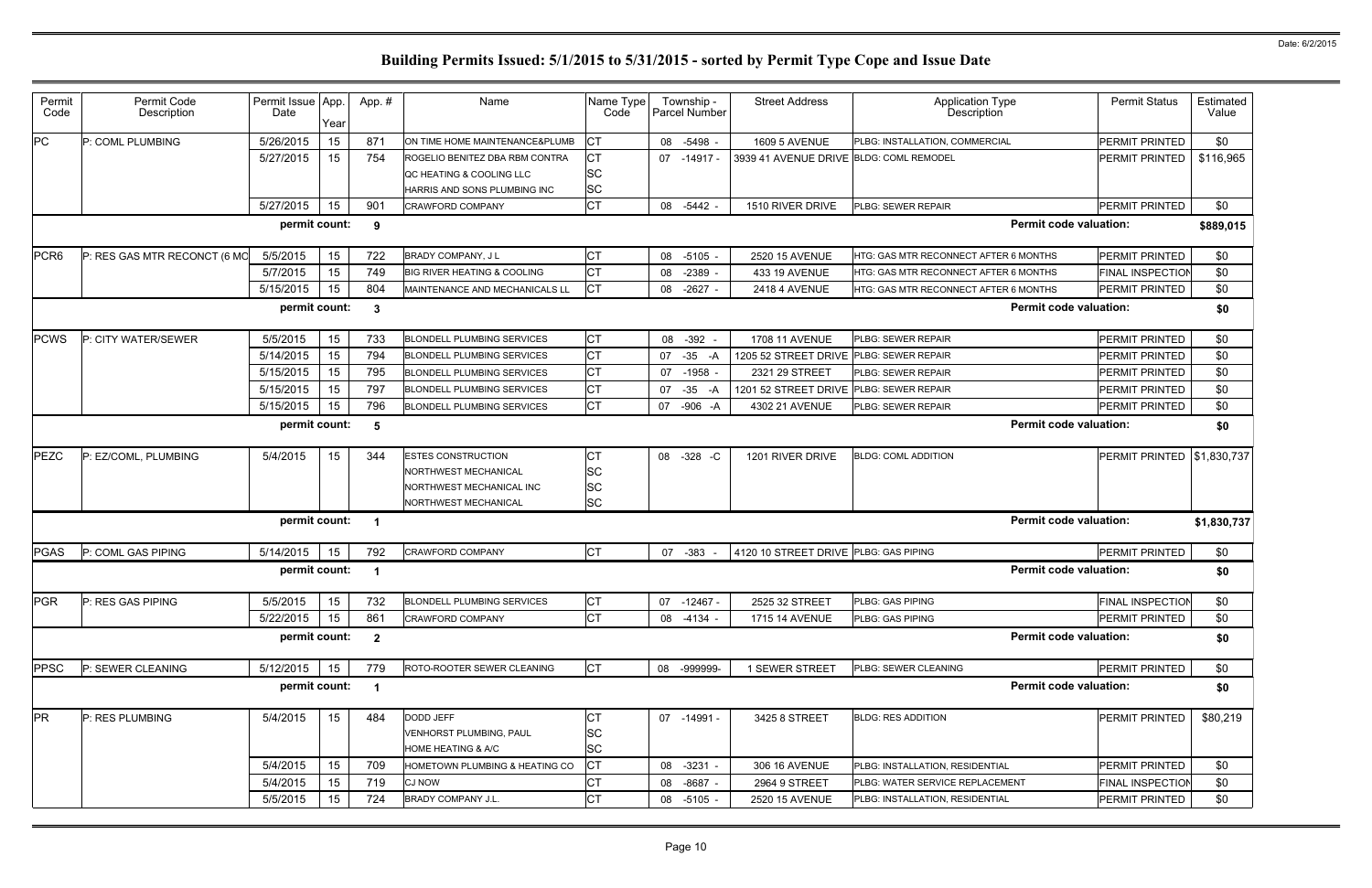| Permit<br>Code | Permit Code<br>Description   | Permit Issue App.<br>Date | Year | App.#                   | Name                           | Name Type<br>Code |    | Township -<br>Parcel Number | <b>Street Address</b>                  | <b>Application Type</b><br>Description               | <b>Permit Status</b>  | Estimated<br>Value |
|----------------|------------------------------|---------------------------|------|-------------------------|--------------------------------|-------------------|----|-----------------------------|----------------------------------------|------------------------------------------------------|-----------------------|--------------------|
| <b>PR</b>      | P: RES PLUMBING              | 5/19/2015                 | 15   | 823                     | A+ PLUMBING                    | СT                |    | 07 -6481                    |                                        | 3800 10 AVENUE COURT PLBG: INSTALLATION, RESIDENTIAL | PERMIT PRINTED        | \$0                |
|                |                              | 5/19/2015                 | 15   | 780                     | BETTENDORF HOME REPAIR         | <b>CT</b>         |    | 08 -3370 -                  | 2615 15 AVENUE                         | <b>BLDG: RES REMODEL</b>                             | PERMIT PRINTED        | \$27,899           |
|                |                              |                           |      |                         | AMERICAN ELECTRIC INC          | <b>SC</b>         |    |                             |                                        |                                                      |                       |                    |
|                |                              |                           |      |                         | PETERSEN PLUMBING AND HEATING  | <b>SC</b>         |    |                             |                                        |                                                      |                       |                    |
|                |                              | 5/21/2015                 | 15   | 848                     | <b>WIRTH INC</b>               | <b>CT</b>         |    | 08 -1000                    |                                        | 622 RAILROAD AVENUE PLBG: INSTALLATION, RESIDENTIAL  | PERMIT PRINTED        | \$0                |
|                |                              | 5/21/2015                 | 15   | 849                     | A+ PLUMBING                    | <b>CT</b>         |    | 08 -6905                    | <b>1420 24 AVENUE</b>                  | PLBG: WATER SERVICE REPAIR                           | <b>PERMIT PRINTED</b> | \$0                |
|                |                              | 5/22/2015                 | 15   | 866                     | PROPERTY OWNER                 | СT                | 08 | -7052 -C                    | 5120 11 AVENUE                         | PLBG: INSTALLATION, RESIDENTIAL                      | PERMIT PRINTED        | \$0                |
|                |                              | 5/26/2015                 | 15   | 868                     | <b>BAGBY PLUMBING SERVICE</b>  | <b>CT</b>         |    | 08 -2756 -                  | 423 50 STREET                          | PLBG: INSTALLATION, RESIDENTIAL                      | PERMIT PRINTED        | \$0                |
|                |                              | 5/27/2015                 | 15   | 905                     | <b>CJ NOW</b>                  | CT                |    | 08 -3799                    | 910 29 STREET                          | PLBG: WATER SERVICE REPAIR                           | PERMIT PRINTED        | \$0                |
|                |                              | 5/28/2015                 | 14   | 2399                    | OLJEN INTERNATIONAL LLC        | <b>CT</b>         |    | 08 -3478 -                  | 2535 13 STREET                         | <b>BLDG: RES ADDITION</b>                            | PERMIT PRINTED        | \$55,000           |
|                |                              |                           |      |                         | ALLISON PLUMBING AND HEATING   | <b>SC</b>         |    |                             |                                        |                                                      |                       |                    |
|                |                              |                           |      |                         | PEEPLES HEATING & AIR COND     | <b>SC</b>         |    |                             |                                        |                                                      |                       |                    |
|                |                              |                           |      |                         | <b>&amp; L ELECTRIC INC</b>    | SC                |    |                             |                                        |                                                      |                       |                    |
|                |                              |                           |      |                         | <b>FIREPLACES PLUS</b>         | ΙSC               |    |                             |                                        |                                                      |                       |                    |
|                |                              |                           |      |                         | THREE SAINTS PLUMBING          | <b>SC</b>         |    |                             |                                        |                                                      |                       |                    |
|                |                              | 5/28/2015                 | 15   | 918                     | <b>TRITON PLUMBING</b>         | <b>CT</b>         |    | 08 -680 -                   | 1163 26 STREET                         | <b>PLBG: SEWER REPAIR</b>                            | PERMIT PRINTED        | \$0                |
|                |                              | 5/29/2015                 | 15   | 934                     | PETERSEN PLUMBING AND HEATING  | Iст               |    | 07 -354 -B                  | 4504 27 STREET                         | <b>PLBG: SEWER REPAIR</b>                            | <b>PERMIT PRINTED</b> | \$0                |
|                |                              | 5/29/2015                 | 15   | 923                     | A+ PLUMBING                    | <b>CT</b>         |    | 08 -4511 -                  | 1710 12 STREET                         | PLBG: INSTALLATION, RESIDENTIAL                      | <b>PERMIT PRINTED</b> | \$0                |
|                |                              | permit count:             |      | 15                      |                                |                   |    |                             |                                        | <b>Permit code valuation:</b>                        |                       | \$163,118          |
| <b>PRWH</b>    | P: RES WATER HEATER          | 5/6/2015                  | 15   | 734                     | PETERSEN PLUMBING AND HEATING  | Iст               |    | 07 -13275 -1                | 5303 19 AVENUE                         | <b>PLBG: WATER HEATER</b>                            | PERMIT PRINTED        | \$0                |
|                |                              | 5/7/2015                  | 15   | 755                     | TOTAL MAINTENANCE INC          | <b>CT</b>         |    | 08 -1700 -                  | 1137 24 STREET                         | <b>PLBG: WATER HEATER</b>                            | PERMIT PRINTED        | \$0                |
|                |                              | 5/8/2015                  | 15   | 763                     | PETERSON MIKE PLUMBING         | <b>CT</b>         |    | $07 - 12125 -$              | 3840 25 STREET                         | PLBG: WATER HEATER                                   | <b>PERMIT PRINTED</b> | \$0                |
|                |                              |                           |      |                         | PETERSON MIKE PLUMBING         | СT                |    |                             |                                        |                                                      |                       |                    |
|                |                              | 5/18/2015                 | 15   | 817                     | WATSON PLUMBING AND MECHANICAL | Iст               |    | 08 -8876 -                  | 2906 2 STREET                          | PLBG: WATER HEATER                                   | PERMIT PRINTED        | \$0                |
|                |                              | 5/26/2015                 | 15   | 884                     | WATSON PLUMBING AND MECHANICAL | Iст               |    | 07 -10810 -                 | 4806 47 STREET                         | PLBG: WATER HEATER                                   | PERMIT PRINTED        | \$0                |
|                |                              | 5/27/2015                 | 15   | 889                     | TOTAL MAINTENANCE INC          | <b>CT</b>         | 07 | -13971 -                    | 3713 37 AVENUE                         | <b>PLBG: WATER HEATER</b>                            | PERMIT PRINTED        | \$0                |
|                |                              | 5/28/2015                 | 15   | 915                     | ALL ACTION PLUMBING            | <b>CT</b>         | 08 | -4630 -2                    | 4802 6 AVENUE DRIVE PLBG: WATER HEATER |                                                      | PERMIT PRINTED        | \$0                |
|                |                              | permit count:             |      | $\overline{7}$          |                                |                   |    |                             |                                        | <b>Permit code valuation:</b>                        |                       | \$0                |
| <b>PRX</b>     | P: RES EXCAVATION            | 5/4/2015                  | 15   | 719                     | <b>CJ NOW</b>                  | IСТ               |    | 08 -8687 -                  | 2964 9 STREET                          | <b>PLBG: WATER SERVICE REPLACEMENT</b>               | <b>PERMIT PRINTED</b> | \$0                |
|                |                              | 5/27/2015                 | 15   | 905                     | <b>CJ NOW</b>                  | СT                |    | 08 -3799                    | 910 29 STREET                          | PLBG: WATER SERVICE REPAIR                           | PERMIT PRINTED        | \$0                |
|                |                              | 5/28/2015                 | 15   | 917                     | <b>CJ NOW</b>                  | СT                |    | 07 -9542 -                  | 1210 38 AVENUE                         | PLBG: WATER/SEWER CONNECTIONS (WELL/SEPTIC)          | PERMIT PRINTED        | \$0                |
|                |                              | 5/29/2015                 | 15   | 934                     | PETERSEN PLUMBING AND HEATING  | Iст               |    | 07 -354 -B                  | 4504 27 STREET                         | <b>PLBG: SEWER REPAIR</b>                            | PERMIT PRINTED        | \$0                |
|                |                              | permit count:             |      | $\overline{\mathbf{4}}$ |                                |                   |    |                             |                                        | <b>Permit code valuation:</b>                        |                       | \$0                |
| <b>PSC</b>     | P: SEWER CONNECTION (SEPTIC) | 5/18/2015                 | 15   | 816                     | <b>NEELS PLUMBING</b>          | <b>CT</b>         |    | 07 -7870 -                  | 6105 50 AVENUE                         | PLBG: WATER/SEWER CONNECTIONS (WELL/SEPTIC)          | <b>PERMIT PRINTED</b> | \$0                |
|                |                              | permit count:             |      |                         |                                |                   |    |                             |                                        | <b>Permit code valuation:</b>                        |                       | \$0                |
| <b>PWC</b>     | P: WATER CONNECTION (WELL)   | 5/28/2015                 | 15   | 917                     | <b>CJ NOW</b>                  | <b>CT</b>         |    | 07 -9542 -                  | 1210 38 AVENUE                         | PLBG: WATER/SEWER CONNECTIONS (WELL/SEPTIC)          | PERMIT PRINTED        | \$0                |